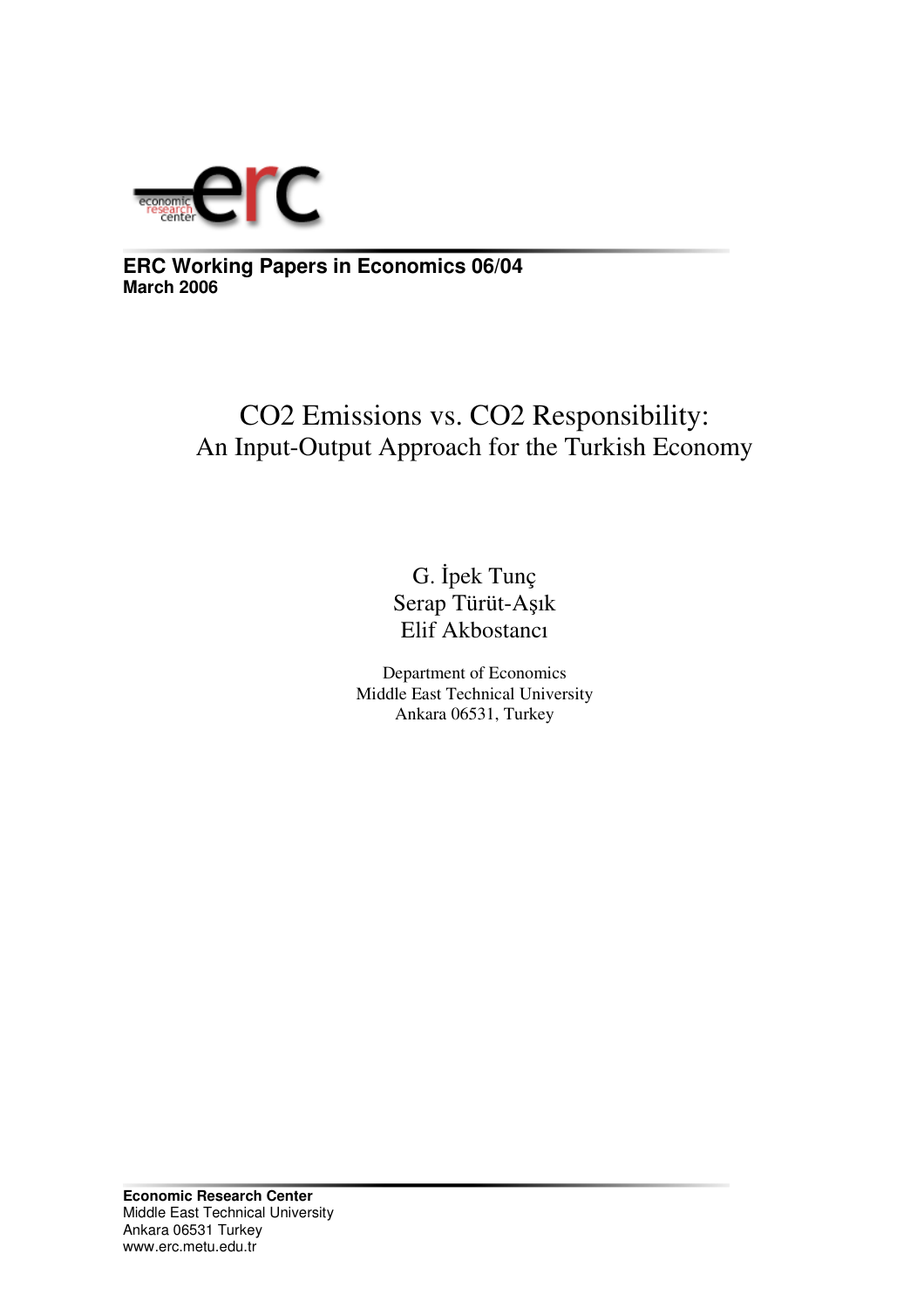## **CO2 Emissions vs. CO2 Responsibility: An Input-Output Approach for the Turkish Economy**

G. İpek Tunç\*, Serap Türüt-Aşık\*, Elif Akbostancı\*

#### **Abstract**

Recently, global warming (greenhouse effect) and its effects have become one of the hottest topics in the world agenda. There have been several international attempts to reduce the negative effects of global warming. Kyoto Protocol can be cited as the most important agreement which tries to limit the countries' emissions within a time horizon. For this reason it becomes important to calculate the greenhouse gas emissions of countries. The aim of this study is to estimate the amount of CO2 -the most important greenhouse gas- emissions, for the Turkish economy. An extended input-output model is estimated by using 1996 data in order to identify the sources of CO2 emissions and to discuss the share of sectors in total emission. Besides 'CO2 responsibility', which takes into account the CO2 content of imports, is estimated for the Turkish economy. The sectoral CO2 emissions and CO2 responsibilities are compared and these two notions are linked to foreign trade volume. One of the main conclusions is that the manufacturing industry has the first place in both of the rankings for CO2 emissions and CO2 responsibilities; while agriculture and husbandry has the last place.

**Keywords:** CO2 responsibility, Turkey, input-output analysis

**Corresponding author:** G. Ipek Tunc Department of Economics, Middle East Technical University, 06531, Ankara, Turkey, Tel: +90 (312) 210 3047 Fax: +90 (312) 2101244 e-mail:ipek@metu.edu.tr

**\*** Middle East Technical University, Department of Economics, 06531, Ankara, Turkey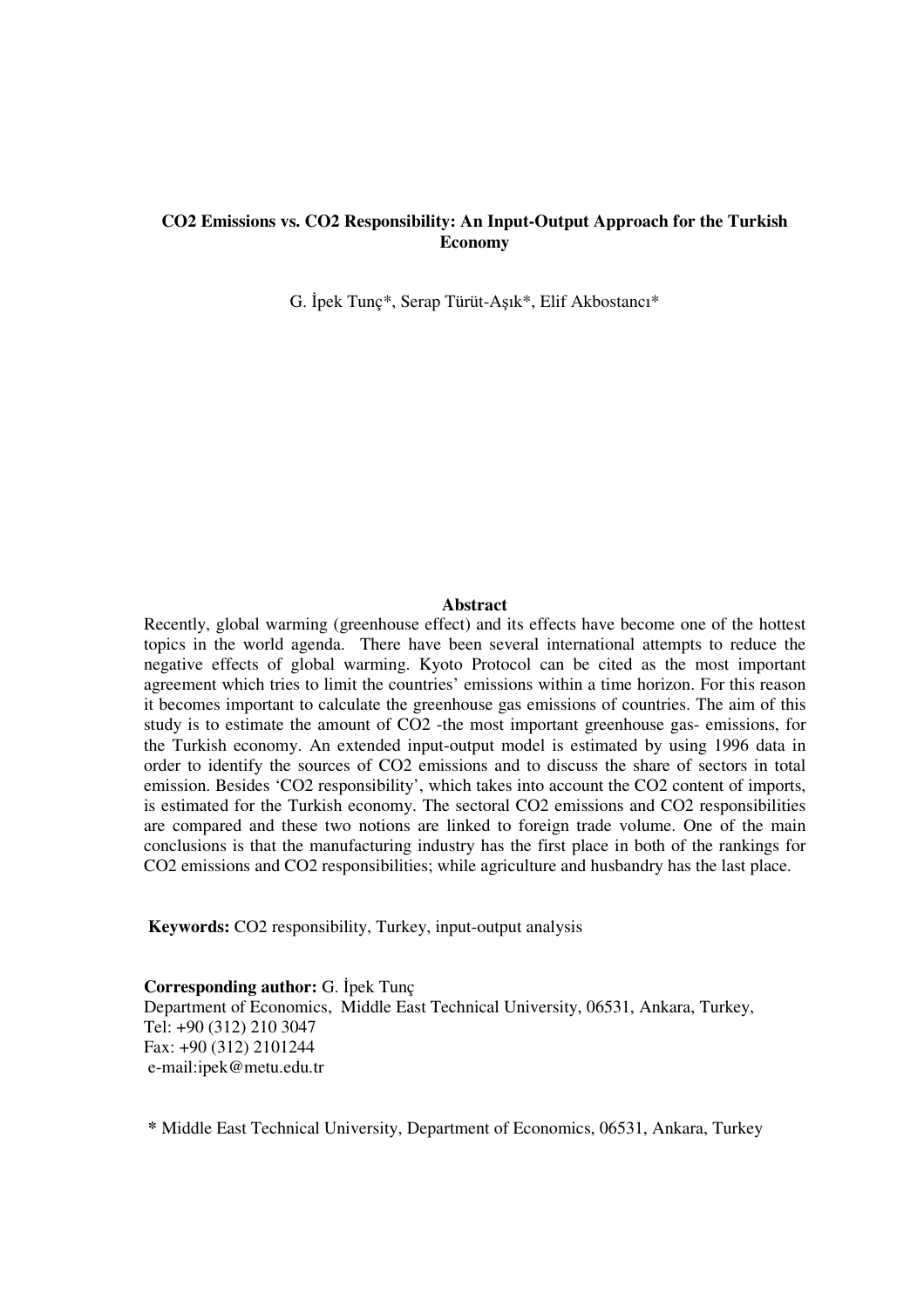#### **1. Introduction**

The long-term increase in earth's temperature is known as the global warming or the greenhouse effect. The accelerating use of fossil fuels since the Industrial Revolution, and the rapid destruction of forests cause a significant increase in the anthropogenic greenhouse gases. Among these anthropogenic greenhouse gases, carbon dioxide (CO2) is held responsible for approximately 60 % of the greenhouse gas effect.

As a result of this extensive increase in the emission of greenhouse gases some international steps have been taken. As an important first step UN Conference on Environment and Development is held in Rio de Janeiro in 1992, and has formed the UNFCCC to protect the earth's climate system against the effects of greenhouse gases and global warming. Kyoto Protocol, signed in 1997 and enacted on February 16, 2005, after being ratified by Russian Parliament, is the first agreement which tries to bring constraints to emissions and requires a time table for realization of the reductions. According to this, developed countries agree to reduce their total greenhouse gas emissions to 5.2% lower than 1990 level during 2008-2012 period. The Protocol does not bring any limitations for developing countries (Gilpin 2000; Meyerson 1998; Ziesing, 2001).

In terms of CO2 emissions in the world Turkey's place is gradually ascending: while she is in the 31<sup>st</sup> place in 1960, she becomes  $25<sup>th</sup>$  in 1996 and  $23<sup>rd</sup>$  in 2000, as can be observed from Table 1. In the same period, the United States which has the highest CO2 emissions decreases her share from 32% in 1960 to 24.4 % in 2000. In the meantime the share of Turkey increases from 0.2% in 1960 to 1% in 2000. Due to the projected increase in energy demand in the future this share is expected to increase further.

#### *Insert Table 1*

Turkey joined UNFCCC on May 24, 2004, but she is not a party to Kyoto Protocol yet. Considering the increasing emission rates and the possibility of ratifying the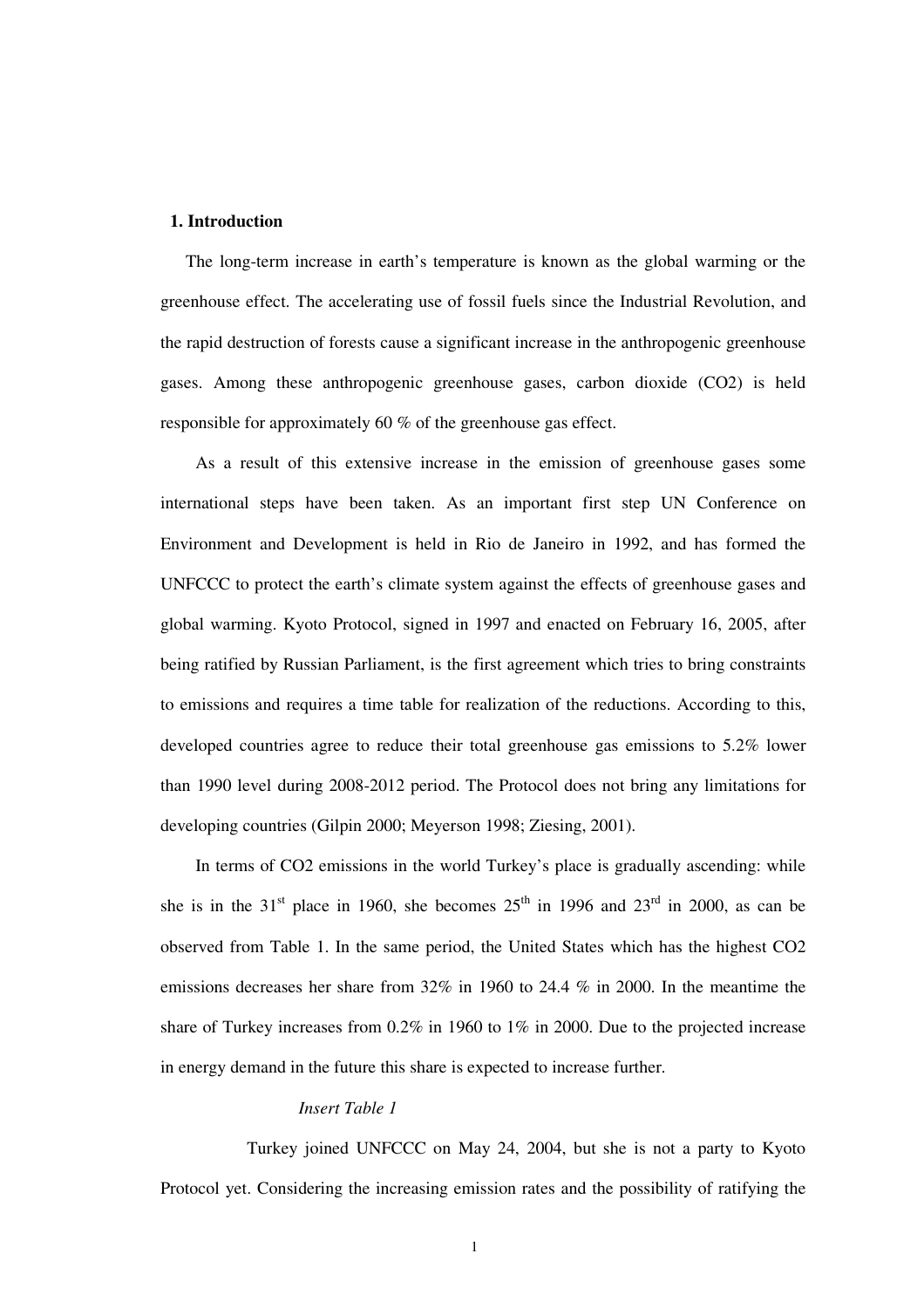Kyoto Protocol in the process of becoming a member of EU, it may be vital to revise the existing energy use plans and to bring on the agenda the policies that will reduce greenhouse gas emissions. For this reason, proper estimation of CO2 emissions and analysis of the relationship between fuel use and CO2 emissions are essential as well.

In terms of the Turkish economy the only known study is Lise (2005). The study analyzes CO2 emissions for the Turkish economy for the period 1980-2003 by dividing the economy into four aggregate sectors as agriculture, industry, transport and services and finds that CO2 emissions have increased considerably in all sectors. The decomposition results show that the expansion of the economy (scale effect) is responsible for most of CO2 emissions. The composition of the economy and the carbon intensity are the other factors identified in CO2 emissions.

One method of investigating the relationship between economic and ecological systems and particularly, economic activities and energy-environment relationship is the input-output analysis (Forssell and Polenske, 1998; Perman et al., 2003). In this study an input-output model which tries to focus on the relationship between economic activities and fuel usage and carbon dioxide emissions for the Turkish economy for 1996, is developed. Within the framework of the model, the CO2 emissions and its components as a result of energy use of domestic economic activities as well as the CO2 embodied in imports are investigated.

Another point stressed in the study is the distinction between CO2 emissions and CO2 responsibility. In general, a country uses energy to produce in order to satisfy both domestic and export demand, which leads to pollution. In a similar fashion, during the production of imported goods, energy is used and pollution is created. Therefore, when considered together the country which imports the products should be responsible from the pollution generated during the production process of these goods. In this study, the distinction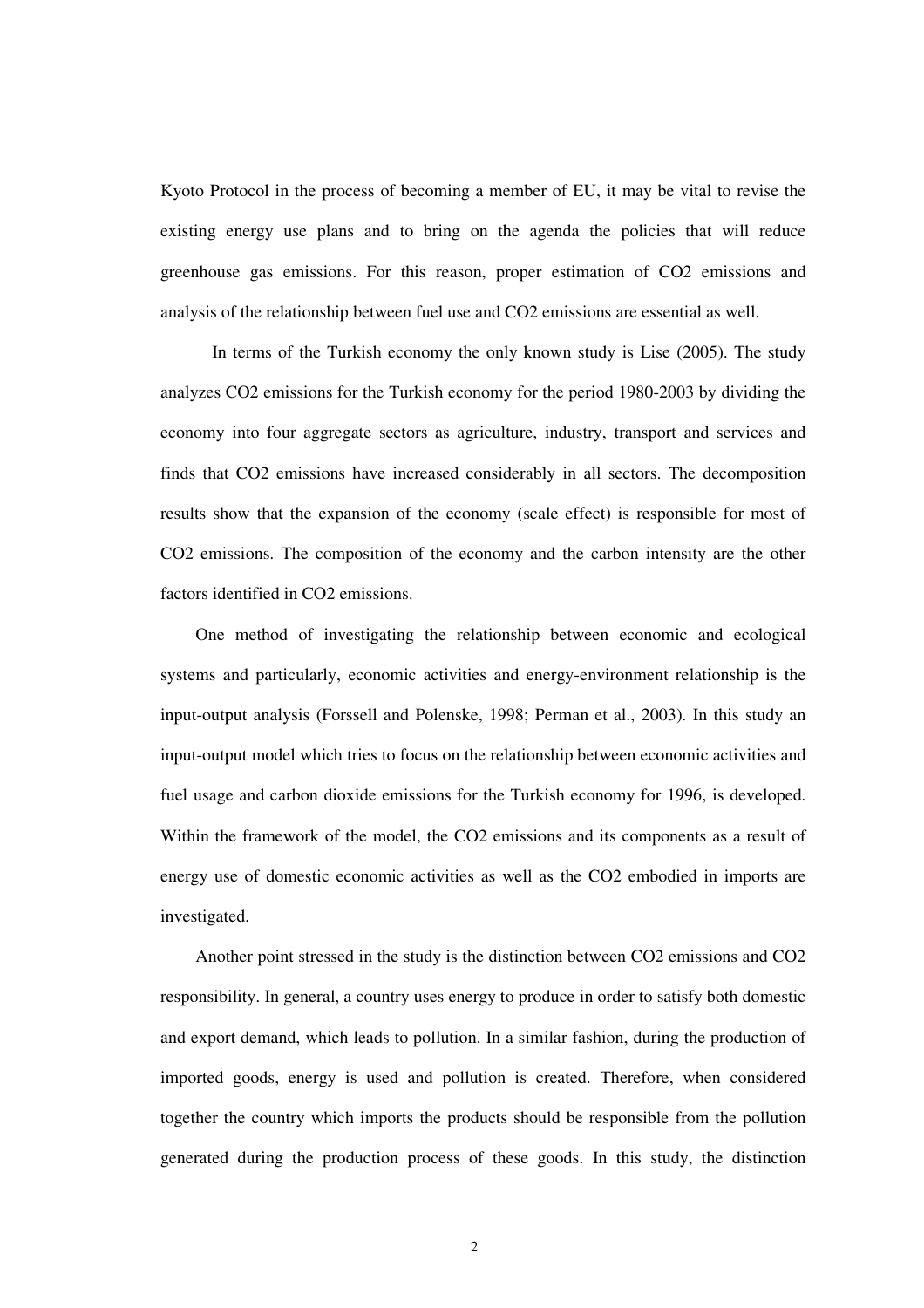between 'CO2 emissions' as a result of production to satisfy both domestic final demand together with export demand, and 'CO2 responsibility' that includes CO2 emitted during the production of imported goods and their components is investigated.

The study is composed of five sections. Following the introduction, in the second section the model developed in the study is introduced. The data set used for the empirical application of the model is introduced in the third section. The empirical findings are discussed in the fourth section. As usual, the last section concludes the study.

#### **2. Methodology**

The input-output models that examine the interaction between energy-environment and economic activities from different perspectives exist in the economics literature since the late  $1960s^1$ .

As it is well known, input-output analysis mainly allows the calculation of the necessary direct and indirect amounts of total production in each productive sector to satisfy a certain level of final demand<sup>2</sup>. In input-output analysis the total demand and total supply identities can be expressed through equations  $(1-3)$ :

| Total demand = Intermediate demand + Domestic final demand + Exports |  |
|----------------------------------------------------------------------|--|
|                                                                      |  |

Total supply = Total domestic production + Imports  $(2)$ 

$$
Total demand = Total supply
$$
\n
$$
(3)
$$

Using matrix algebra, the material balance equation can be expressed as:

$$
X = AX + D + E - M \tag{4}
$$

where X, D, E and M are sectoral gross output, domestic final demand, export and import matrices, respectively. A is the Leontief technical coefficients matrix representing the constant ratio between inputs and outputs. To decompose the domestic components of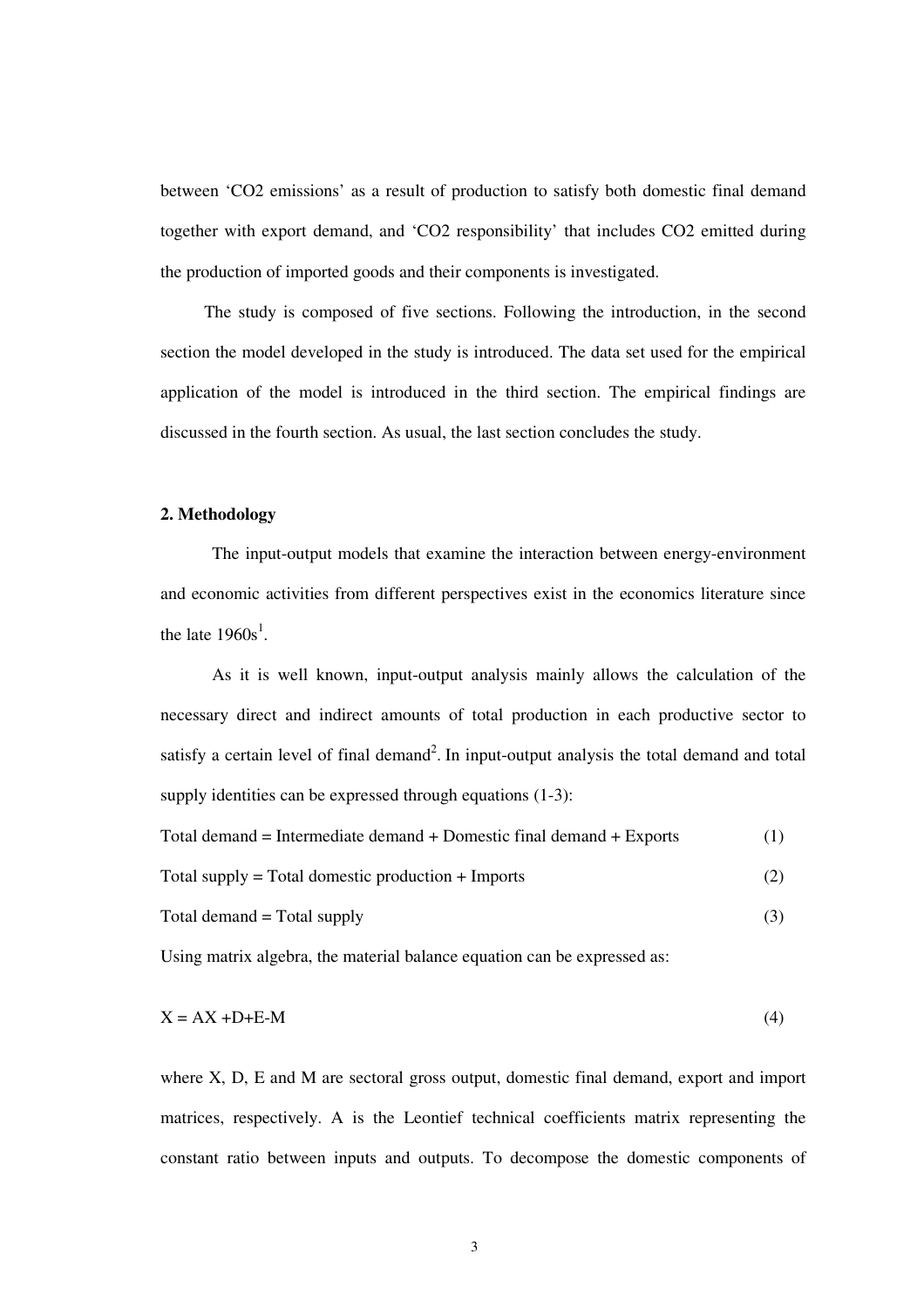equation (4), it is assumed that the ratio of intermediate imports to total intermediate demand and the ratio of final demand imports to total final demand is constant<sup>3</sup>. This way, import vector can be written as:

$$
M = \hat{m}^W A X + \hat{m}^f D \tag{5}
$$

where  $\hat{m}^w$  and  $\hat{m}^f$  are the diagonal matrices of the ratio of imported intermediate goods to total intermediate demand and imported final demand to total final demand, respectively. With this assumption equation (4) can be written as:

$$
X = (I - \hat{m}^{w}) AX + (I - \hat{m}^{f}) D + E
$$
 (6)

To simplify equation (6),  $\hat{\alpha}^w$  and  $\hat{\alpha}^f$  can be defined as diagonal matrices that represent the supply of domestic intermediate goods and the supply of domestic final demand, respectively:

$$
\hat{\alpha}^w = (I - \hat{m}^w)
$$
 and  $\hat{\alpha}^f = (I - \hat{m}^f)$ 

Solving equation (6) for gross output yields:

$$
X = (I - \hat{\alpha}^W A)^{-1} (\hat{\alpha}^f D + E)
$$
\n<sup>(7)</sup>

If  $A_0 = \hat{\alpha}^W A$  and  $Y = \hat{\alpha}^f D$ , then total production is:

$$
X = (I - A_0)^{-1}(Y + E)
$$
 (8)

The model is further extended to incorporate the relationships among economic activities, fuel use and CO2 emissions. In line with the basic assumption of input-output analysis it is assumed that there is a linear relationship between sectoral gross production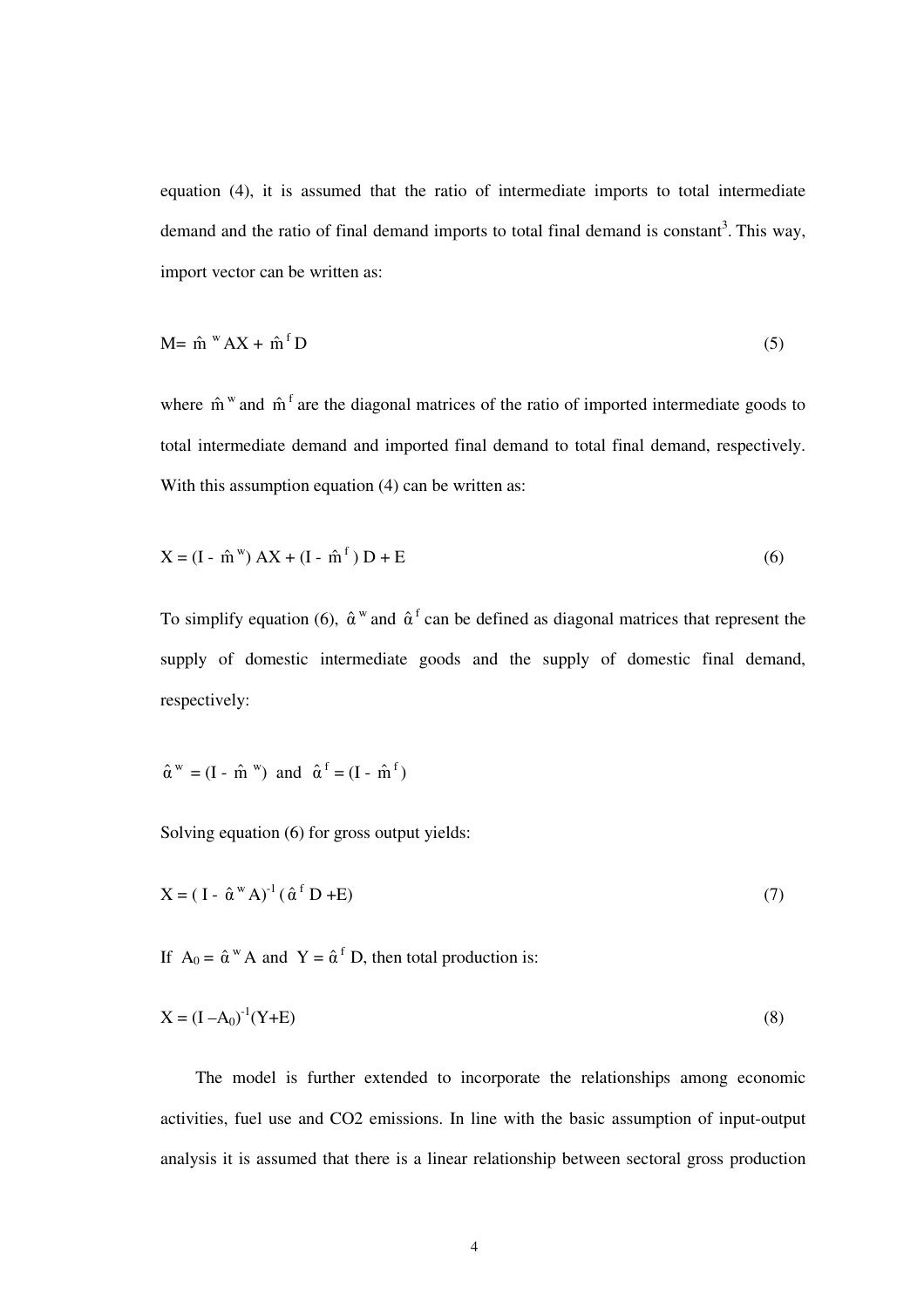and fuel use during the production process. Following Gay and Proops (1993) and Cruz (2002), energy requirements in an economy can be classified as requirements for production activities and for final demand. More explicitly, fuel use can be classified as for: (i) production to satisfy domestic final demand, (ii) production to satisfy export demand, and (iii) direct final private consumption and public consumption.

With matrix notation, in an economy, total fuel demand, F is:

$$
F = f (I - A_0)^{-1} (Y) + f (I - A_0)^{-1} E + g (T+K)
$$
\n(9)

In equation (9), f is the matrix representing the amounts of different fuels necessary to produce one Turkish Lira (TL) worth of sectoral production. Another term that needs to be explained in equation (9) is 'g  $(T + K)$ '. One of the components of final demand is investments (inclusive of stock changes). Since in the current period, investment expenditures do not cause any fuel consumption, no CO2 is emitted. Hence, investments are not taken into account. In line with the purpose of the analysis, direct final private consumption (T) and public consumption (G) show fuel consumption for lighting, transportation, heating purposes. g, shows the amounts of different types of fuel necessary for one TL worth of sectoral direct final domestic consumption and public consumption.

Parallel to total fuel consumption, the sources of total CO2 emissions can be determined as production made to satisfy domestic final demand, export demand, direct final private consumption and direct public consumption. In this respect the sources of CO2 emissions due to consumption of different fuels can be decomposed as follows:

$$
C = c'f (I - A_0)^{-1} (Y) + c'f (I - A_0)^{-1} E + c'g (T+K)
$$
\n(10)

In equation (10), C denotes total amount of CO2 emissions and c is CO2 emissions per unit of different fuels. To sum up, in an economy, sources of CO2 emissions are defined as: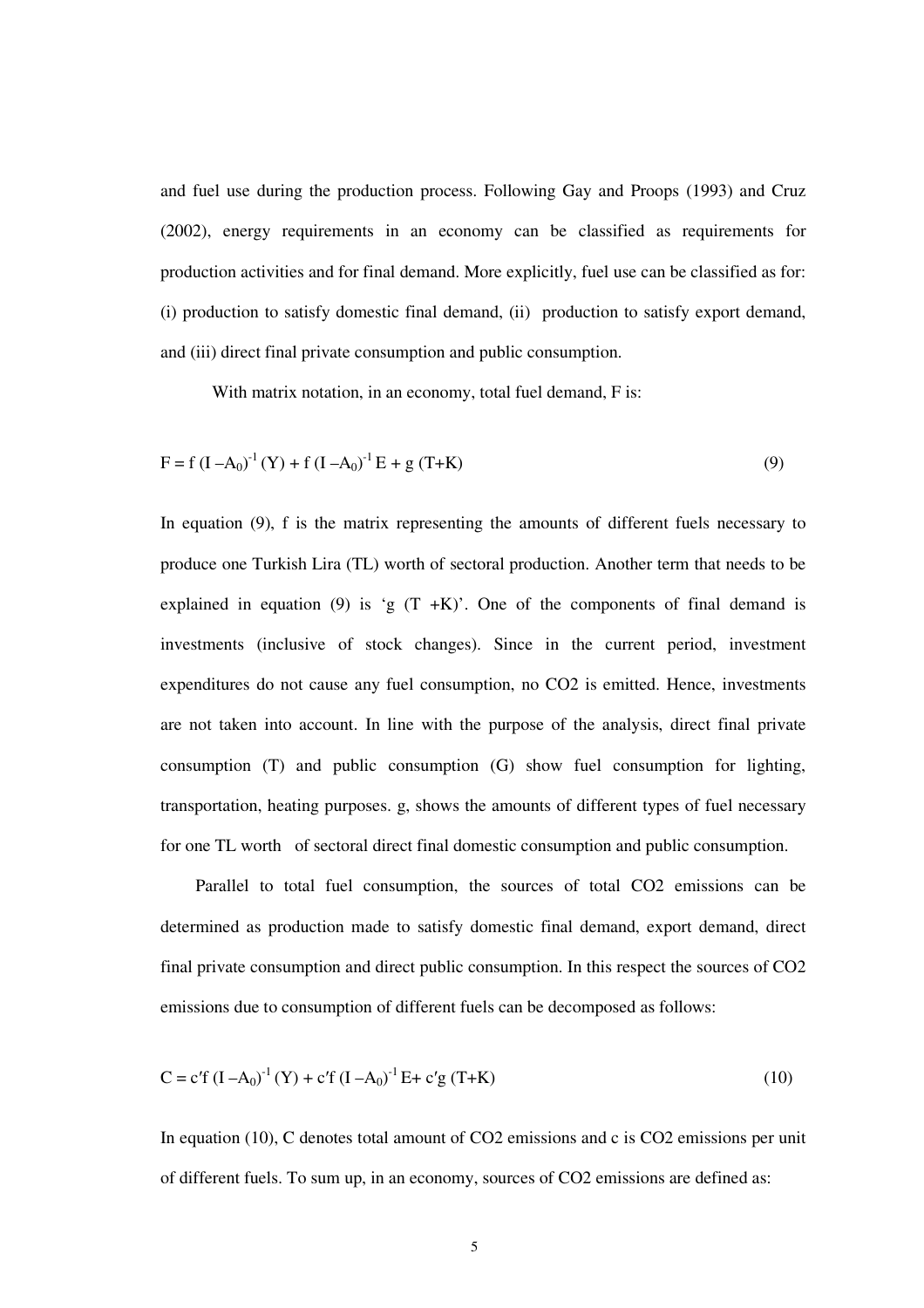c'f  $(I - A_0)^{-1}(Y)$ : production to meet domestic final demand, PDFD

c'f  $(I - A_0)^{-1}$  E: production to meet export demand, PED

 $c'g(T+K)$ : direct private consumption and public consumption, DTK

However, to find out the amount of CO2 that a country is responsible from, the imports of a country should be taken into consideration. Starting with the amount of fuel requirements,  $F_M$  shows the amount of fuel requirements of imported goods<sup>4</sup>.

$$
F_M = f (I - A_0)^{-1} B (I - A_0)^{-1} (Y + E) + f (I - A_0)^{-1} (T_M + K_M)
$$
\n(11)

In equation (11), B,  $T_M$  and  $K_M$  demonstrate import matrix, import vector of private consumption goods and import vector of public consumption goods, respectively. Therefore, the sources of fuel demand of imports are identified as fuel demand for: (i) imported intermediate goods to be used in domestic production, (ii) imported goods for private consumption and (iii) imported goods for public consumption. In this way, the country that consumes imported goods becomes responsible from CO2 emissions during the production of them. The CO2 responsibility  $(CO_{2S})$  of an economy can be defined as domestic CO2 emissions ( $CO<sub>2D</sub>$ ) and imported CO2 emissions ( $CO<sub>2M</sub>$ ).

$$
CO2S = CO2D + CO2M
$$
 (12)

$$
CO_{2D} = c' f (I - A_0)^{-1} (Y) + c' g (T+K)
$$
\n(13)

$$
CO_{2M} = c' f (I - A_0)^{-1} B (I - A_0)^{-1} (Y + E) + c' f (I - A_0)^{-1} (T_M + K_M)
$$
\n(14)

From equations (13) and (14), CO2 responsibility of an economy can be identified as: c' f  $(I - A_0)^{-1}(Y)$ : production to meet domestic final consumption, PDFD  $c' g(T+K)$ : direct private consumption and public consumption, DTK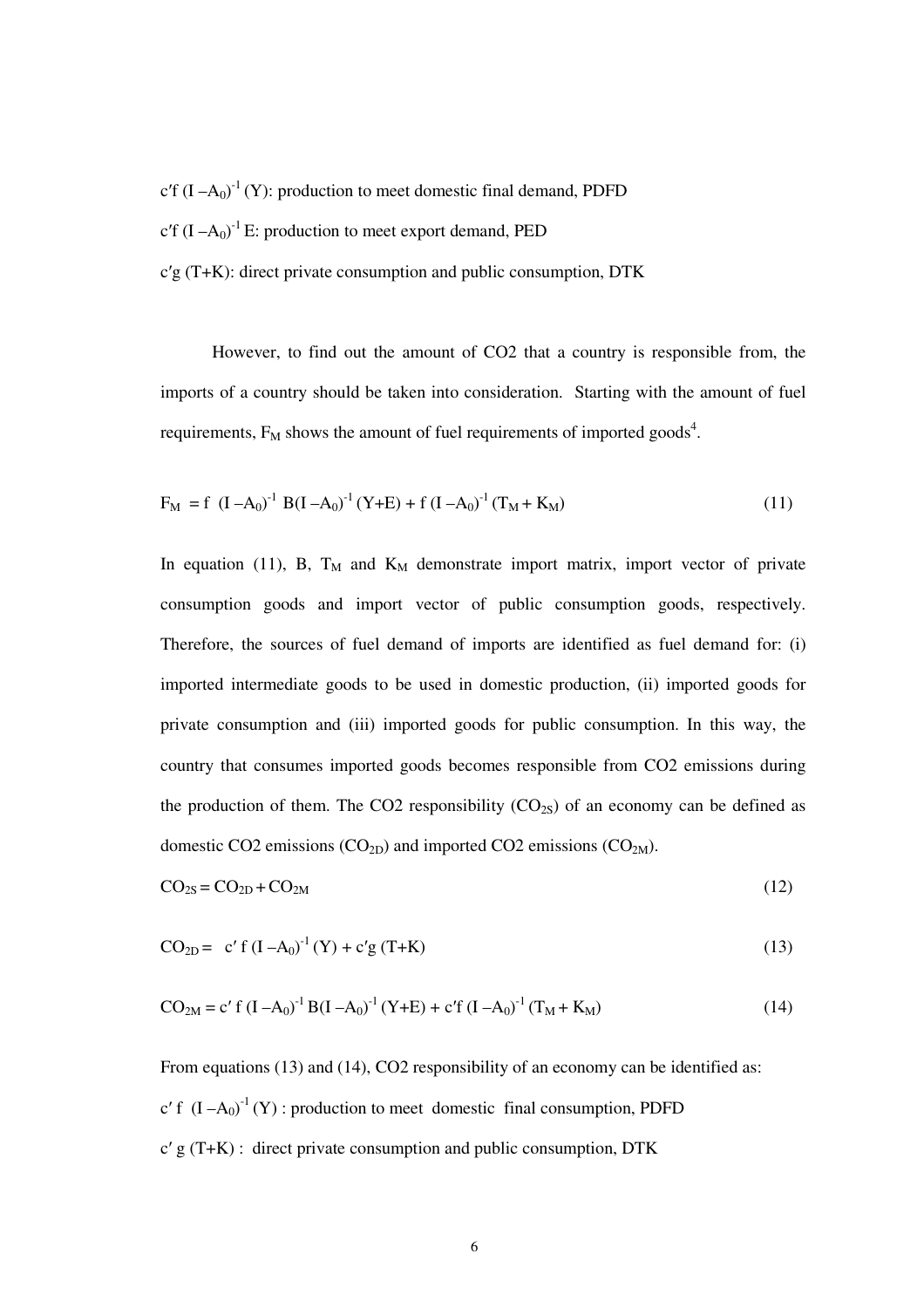c' f  $(I - A_0)^{-1}$  B(I  $-A_0$ )<sup>-1</sup> (Y+E) : use of imported intermediate inputs for domestic production, MII

c' f  $(I - A_0)^{-1}$   $(T_M + K_M)$  : imported private consumption goods and imported public consumption goods, MTK

### **3. Data Set**

The basic data source of this study is 1996 input-output table prepared by State Institute of Statistics (SIS). The other source is 'Energy Consumption in the Manufacturing Industry' statistics prepared by the same institution for the same year. The study is conducted for 1996 because of the fact that both data sets are available for that year.

For 1996, SIS prepared both Supply Table and Use Table<sup>5</sup>. To be consistent with the energy statistics of the manufacturing industry, using 'industry-technology' assumption for 97 sectors, 'sector-by-sector' symmetric 1996 input-output table is prepared<sup>6</sup>.

For the division of imported intermediate and final goods 1996 imports matrix is used. However, imports matrix covers only imports of goods to satisfy intermediate imports and final demand. Therefore, the difference between the imports column of the input-output table and imports matrix accounts for imported services. In the study, it is assumed that this difference (all imports of services) satisfies final demand. In construction of  $\hat{m}^w$  and  $\hat{m}^f$ matrices, the values in the imports matrix are taken into account.

As presented in Appendix Table A1, input-output table is aggregated to 43 sectors<sup>7</sup>. In this process, the most important criterion is decomposition of fuel / energy sectors. For this purpose, energy sectors are taken from 205 sectors table prepared by SIS. The 'Electricity production, transmission and distribution' sector is decomposed into as 'thermal electricity' and 'electricity produced from renewable sources and distribution' by using shares of these types of electricity produced in Turkey in 1996.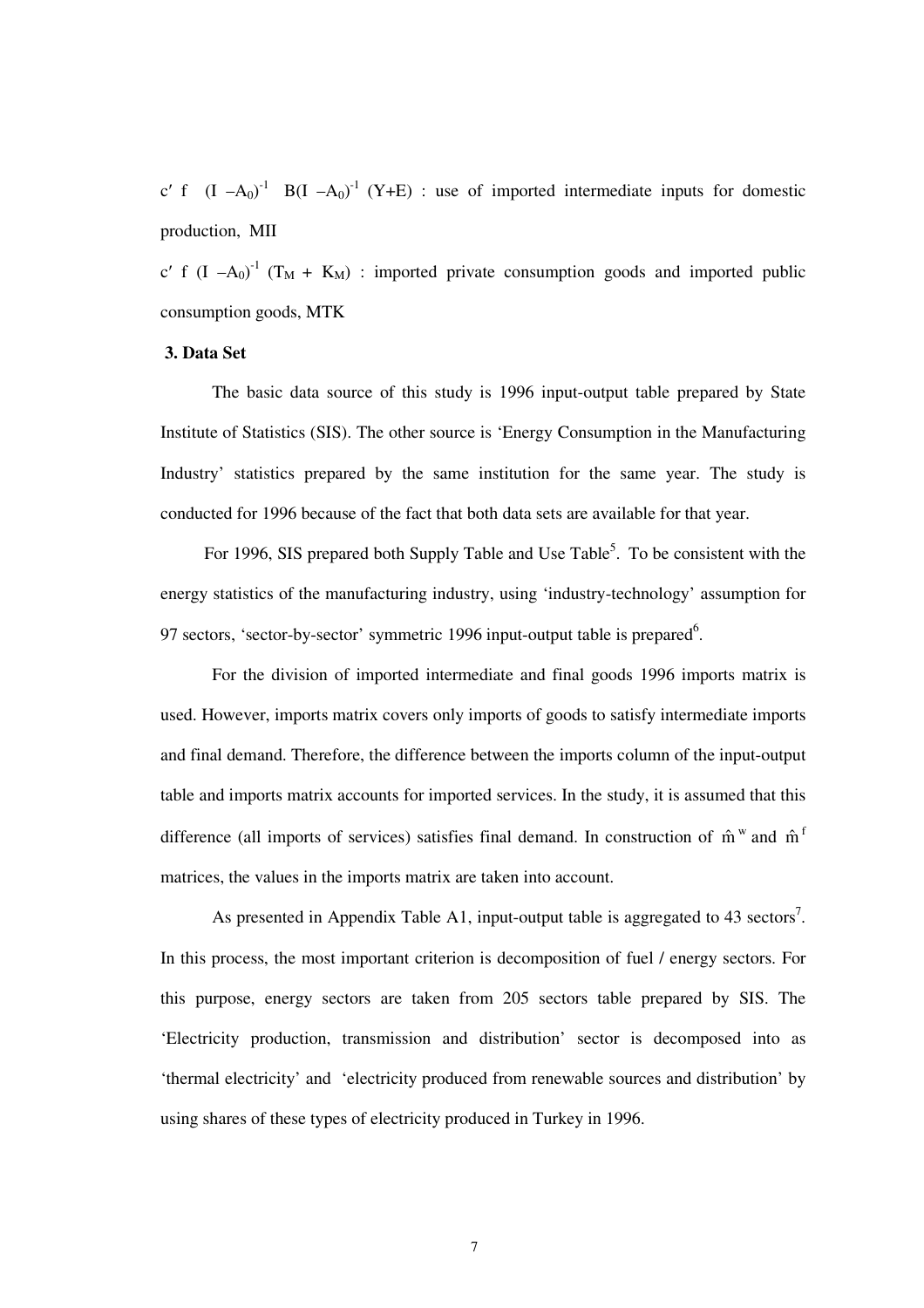For manufacturing industries, the amount of fuel used per unit of production in tons of oil equivalent (TOE) is obtained from 'Energy Consumption in Manufacturing Industry' statistics. For the rest of the sectors, the following method is employed: the amount of fuels consumed in manufacturing industry is deducted from total amount of fuels used in 1996, and the rest is distributed by using fixed input-output coefficients. Hence, it is assumed that the ratio of the amount of fuels used per TL worth of output is equal to the fixed Leontief input-output coefficients for the energy inputs  $8.9$ .

In calculation of CO2 emissions of different types of fuels Intergovernmental Panel on Climate Change (IPCC) manual is used (Houghton et al., 1996). Carbon equivalence of each fuel type for each sector is calculated using IPCC manual.

To avoid double counting in calculation of CO2 emissions and responsibility, only primary fuels (coal, lignite, crude petroleum and natural gas) are taken into consideration<sup>10</sup>.

#### **4. Empirical Findings**

Tables 2 – 4 summarize the results of the study in five aggregated sectors (agriculture and husbandry, energy and mining, manufacturing industry, transportation and other services). When 1996 input-output table is considered, it is seen in Table 2 that manufacturing industry has the highest share in intermediate demand (39%), final demand  $(36\%)$ , exports  $(40\%)$ , imports  $(\%75)$  and total volume of trade  $(58\%)$ .

## *Insert Table 2*

Table 3 demonstrates sources of total CO2 emissions for aggregated sectors. From the table it is seen that 299.7 mega tons (mt) of CO2 is emitted in the Turkish economy in 1996. 75% of this amount is due to production to satisfy domestic final demand, 11% is due to the production to satisfy export demand and 13% is due to direct final private consumption and public consumption. The amount of CO2 emitted as a result of

8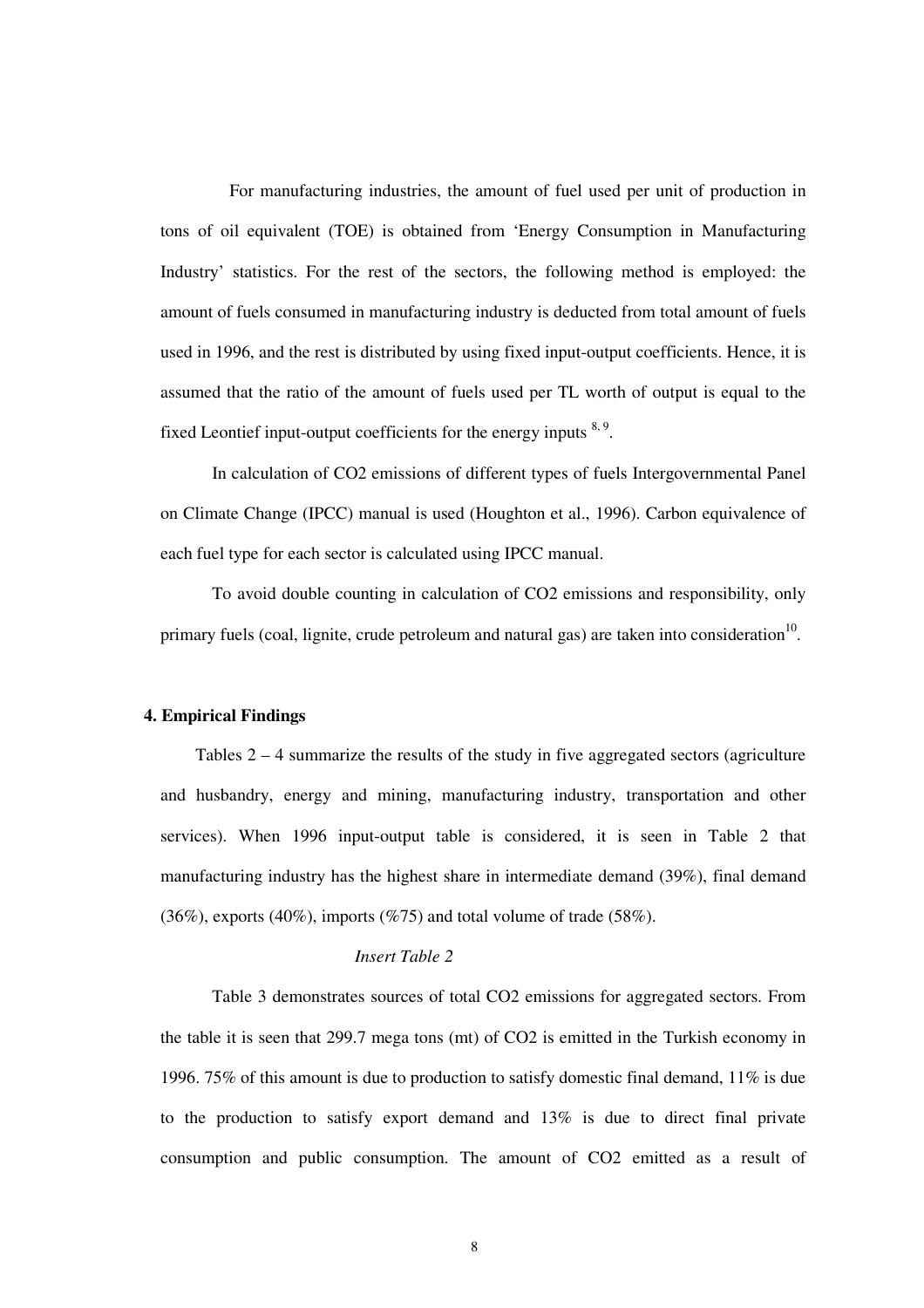manufacturing industry production to satisfy domestic final demand is more than one fourth of the total amount  $(27\%)$ . Similarly, energy and mining sector is responsible for  $17\%$ , other services sector for 14%, transportation sector for 13% and agriculture and husbandry sector for 5% of total CO2 emissions. The CO2 emissions of the manufacturing industry production to satisfy export demand comprise 5% of the total. Transportation sector is responsible for 3% and other services sector for 2% of CO2 emissions for this reason. The share of other sectors is negligible. The third source of CO2 emissions is defined as direct final private consumption and public consumption to satisfy transportation, lighting, heating etc needs. This consumption is met by energy and mining sector.

In total CO2 emissions, manufacturing industry has the highest share (32%). Energy and mining sector follows manufacturing industry (30%); transportation and other services sectors each have 16% share. The agriculture and husbandry sector has the lowest share  $(6\%)$ .

### *Insert Table 3*

Sources of CO2 responsibility for aggregated sectors are presented in Table 4. According to Table 4, in 1996 total CO2 responsibility is 341.7 mt. 266 mt of this amount is from domestic sources and 75.8 mt is from imports. The table also shows that 66% of total responsibility, is due to domestic production to meet domestic final demand, 12% is due to direct final private consumption and public consumption, 17% is due to imported intermediate goods for domestic production and rest is due to imports for final private consumption and public consumption. When domestic component of total responsibility is investigated, it is seen that energy and mining sector is in the lead with a share of 26% and manufacturing is the second (23%). In this ranking other services sector is the third (12%), transportation sector is the fourth  $(11\%)$  and agriculture and husbandry  $(6\%)$  is the last sector. When import component is analyzed, the ranking changes as follows: manufacturing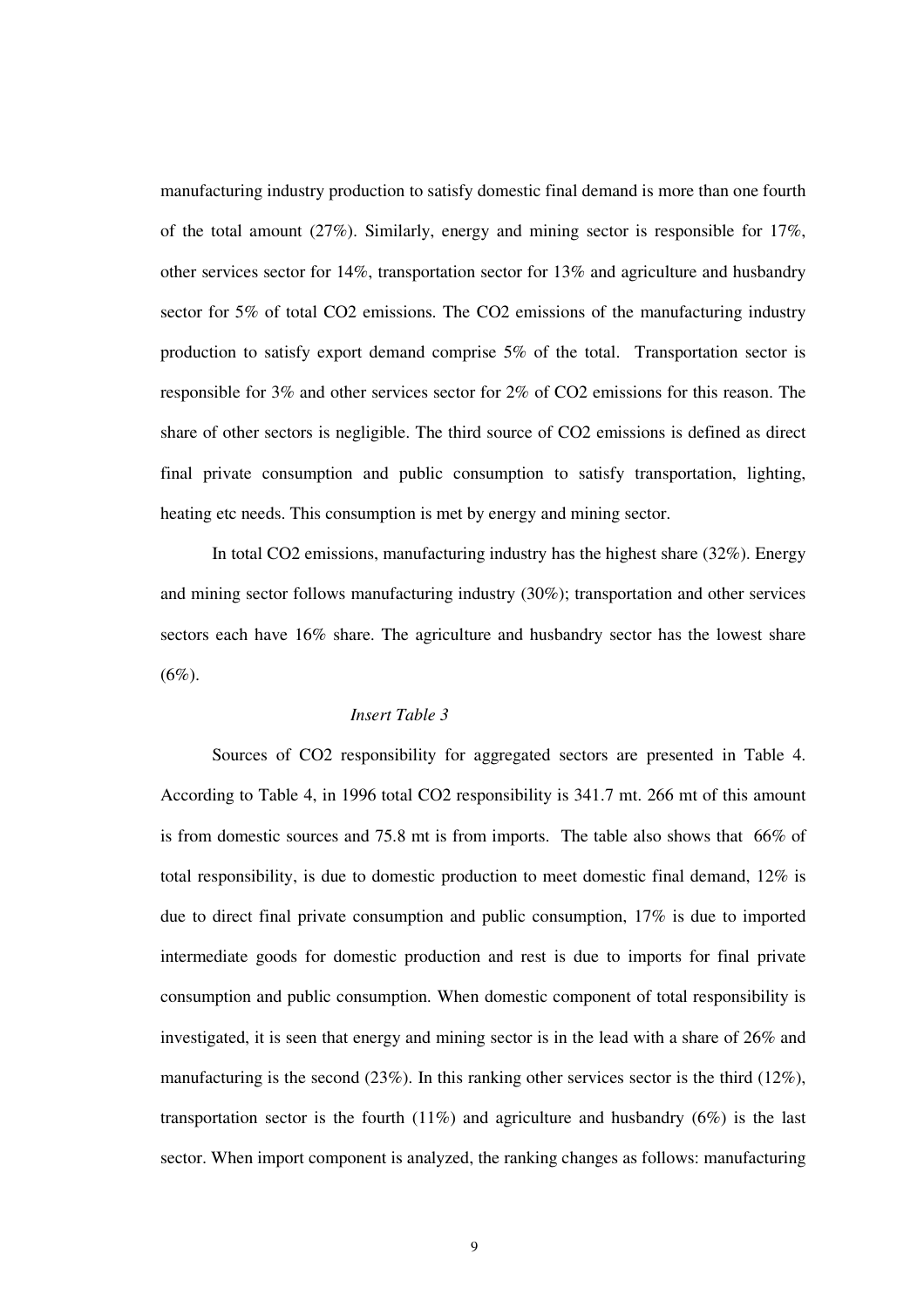industry (11%), energy and mining sector (7%), other services and agriculture and husbandry sectors (2% each) and transportation (1%) sector.

Of total responsibility, 35% is due to manufacturing industry, 33% is due to energy and mining sector, 14% due to other services sector, 12% due to transportation sector and 6% is due to agriculture and husbandry sector.

### *Insert Table 4*

The sizes of the sectors defined in the study are significantly different from each other. To avoid any kind of bias in interpretation of results some tables are presented for one TL worth of sectoral production<sup>11</sup>. When Table 5, which shows CO2 emissions per TL worth of sectoral production, is examined energy sectors appear to be the leading polluters in general. Additionally, cement, lime and plaster, fertilizers and other mining sectors have higher places in the ranking. Wood products and furniture, manufacturing of basic iron and steel, ceramic products and basic chemicals industries are others that produce most of the CO2 per TL worth of output. These sectors are the main intermediate input suppliers to the manufacturing industry. In general, services (other services, public services and ownership of dwelling) emit the lowest CO2 per TL worth of production. Among other low CO2 emitting sectors office, accounting and computing machinery, radio, TV and communication apparatus, domestic appliances, professional and scientific equipments and agriculture and husbandry sectors can be cited.

In another study by the authors (Akbostancı et al., 2005) clean and dirty sectors in the Turkish manufacturing industry are identified by using dirtiness indexes based on solid and liquid wastes statistics. According to this study, manufacture of basic industrial chemicals, except fertilizers, manufacture of fertilizers and pesticides, iron and steel basic industries, non-ferrous metal basic industries, manufacture of pulp, paper and paperboard and manufacture of structural metal products industries are found out to be the dirtiest sectors.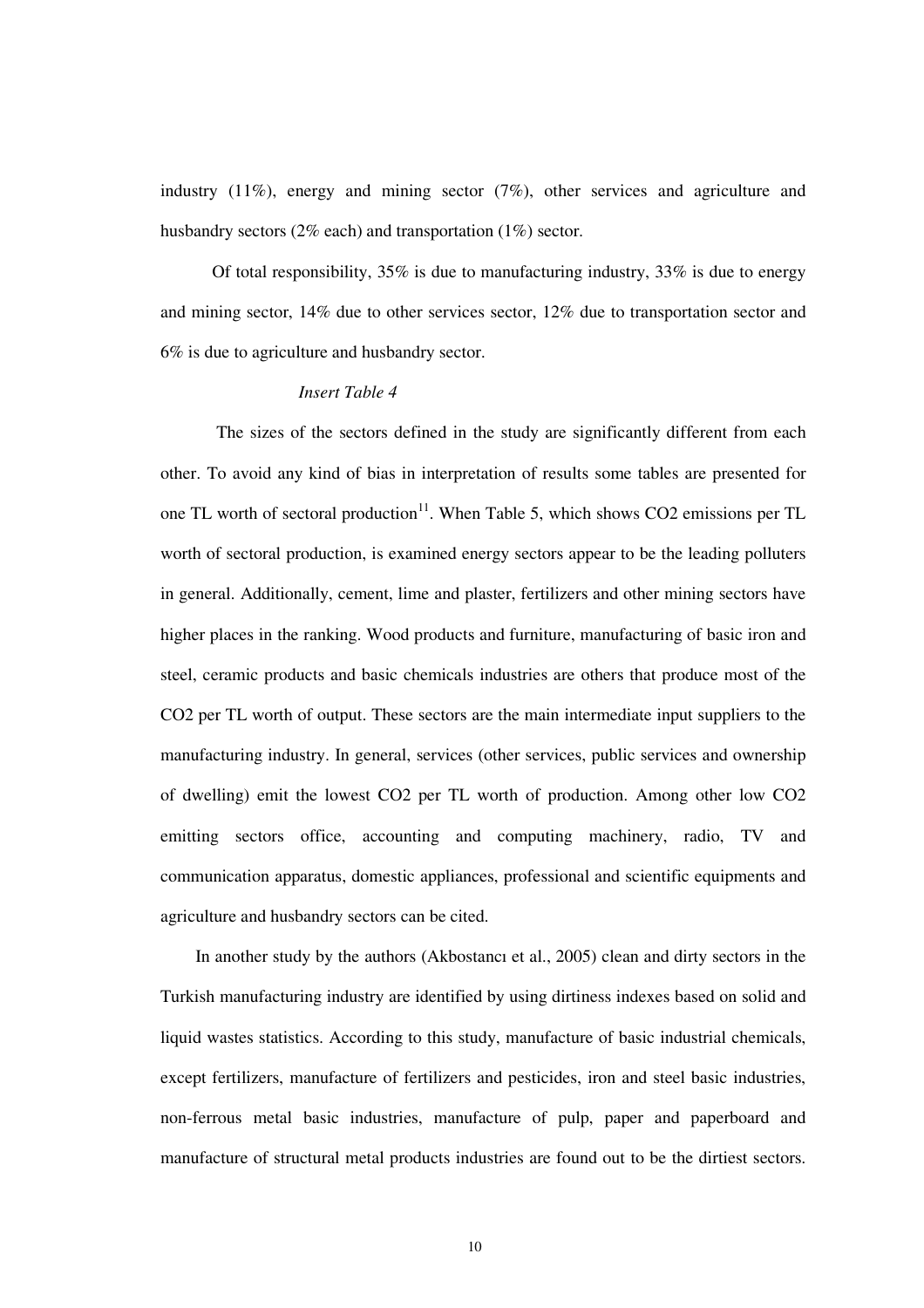On the other hand manufacture of office, computing, accounting machinery and repairing, manufacture of cocoa, chocolate, and sugar confectionery, tire and tube industry, manufacture of engines and turbines, manufacture of radio, TV and communication equipment and apparatus industries are determined to be the cleanest sectors. To a large extent these sectors are consistent with the sectors that are identified in this study in terms of CO2 emissions.

## *Insert Table 5*

Table 6 presents the CO2 responsibility per TL worth of sectoral production for both domestic and imported components. Examination of the table reveals that out of forty three sectors, only fifteen of them have similar rankings in terms of their domestic and import components. It may be argued that this difference is mainly due to different intensities of imported inputs used in the production processes of sectors. Energy sectors are leading in the domestic component of CO2 responsibility. They are followed by cement, lime and plaster, fertilizers, wood products and furniture, other mining, and manufacture of basic iron and steel industries. This ranking is mainly the same for imports component of CO2 responsibility. However, there is a difference in the ranking, especially for office, accounting and computing machinery, other electrical apparatus, other manufacturing and cleaning materials and cosmetics industries.

## *Insert Table 6*

There is not a significant difference among the industries with the lowest CO2 responsibility in terms of their domestic and import components. In general, service and agriculture and husbandry sectors have the lowest CO2 responsibility. Beside those, office, accounting and computing machinery, radio, TV and communication apparatus, domestic appliances, professional and scientific equipment, other manufacturing, textile, wearing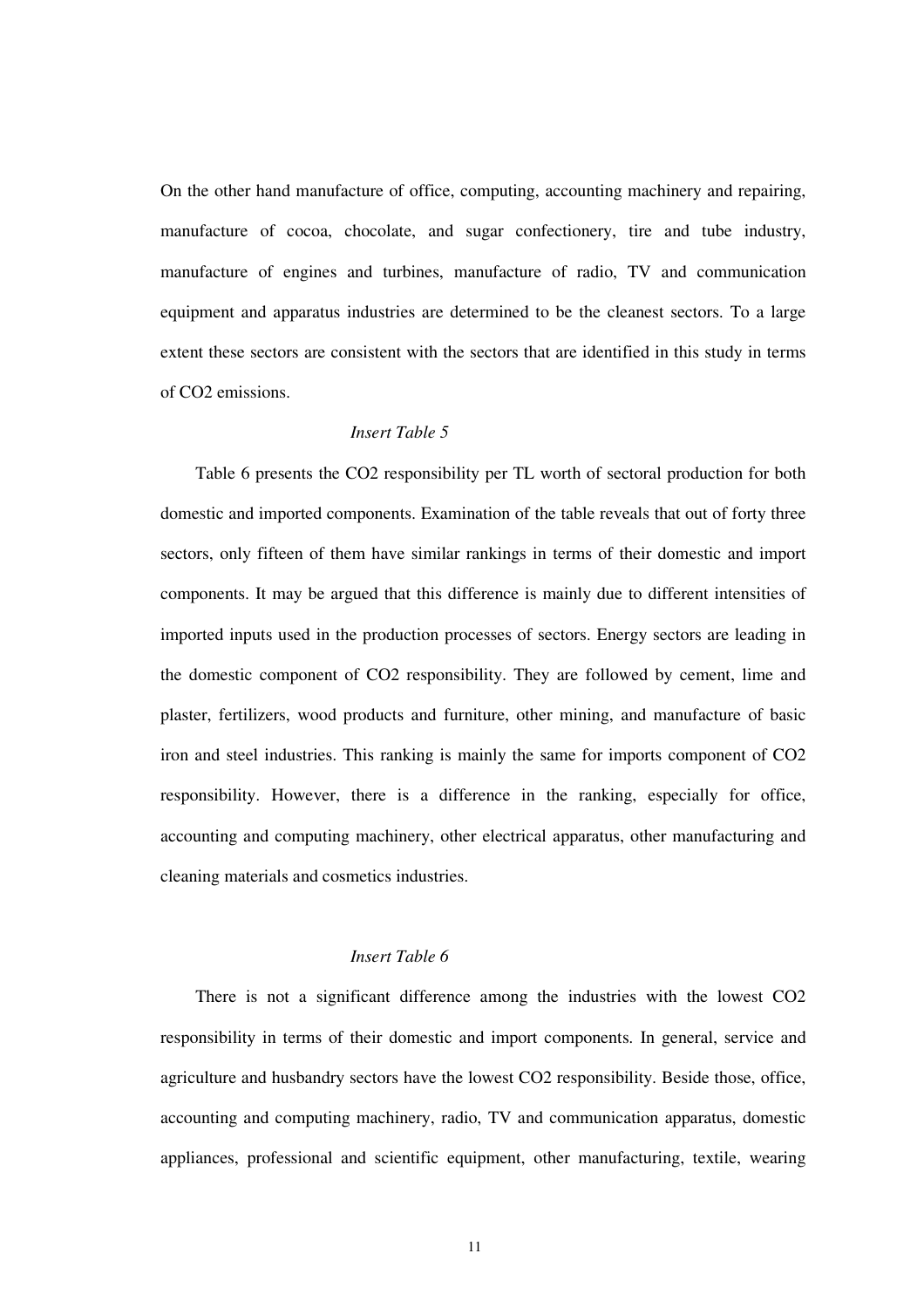apparel and leather and other electrical apparatus sectors appear to have low CO2 responsibility. In terms of import component; radio, TV and communication apparatus, food, beverages and tobacco, textile, wearing apparel and leather, transportation, cocoa, chocolate and others and sawmills, plaining and other wood mills industries have the lowest share.

Inspection of total CO2 responsibility shows that similar to CO2 emissions, energy sectors take the lead. They are followed by fertilizers, cement, lime and plaster, other electrical apparatus, basic chemicals, wood products and furniture, manufacture of basic iron and steel sectors. In terms of total CO2 responsibility, the sectors that have the lowest share as in CO2 emissions are services and agriculture and husbandry industries. Additionally, within the manufacturing industry, radio, TV and communication apparatus, textile, wearing apparel and leather, domestic appliances, professional and scientific equipment and food, beverages and tobacco appear to be the industries that have lower responsibility.

When per TL worth of sectoral production of CO2 emissions and CO2 responsibility are compared, there is not much difference in the rankings of agriculture and husbandry and services sectors. However, there are some differences in the ordering of other mining, some of manufacturing and transportation industries. Other mining is in the ninth place in emissions and it is the fourteenth in responsibility. Transportation sector is in the seventeenth place in emissions and twenty-seventh in responsibility. Among manufacturing industries, cocoa, chocolate and others, textile, wearing apparel and leather, cleaning materials and cosmetics, office accounting and computing machinery other electrical apparatus, transportation vehicles and other manufacturing industry sectors have different rankings in terms of emissions and responsibility.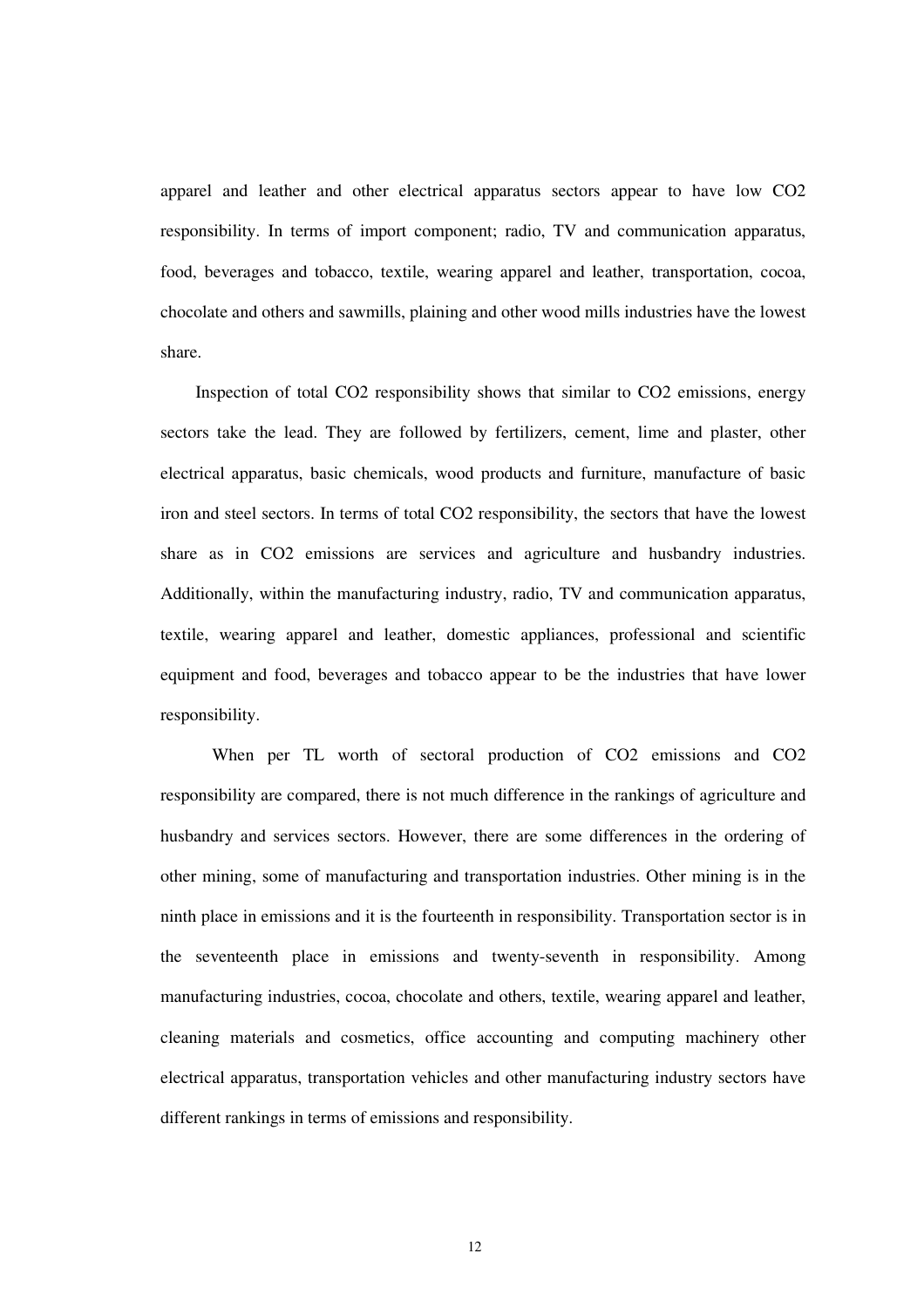In terms of CO2 emissions industries are ranked as manufacturing industry, energy and mining, transportation, other services, and agriculture and husbandry sectors. However, in CO2 responsibility ranking of other services and transportation industries are reversed.

When rankings of trade volumes, CO2 emissions and CO2 responsibility of sectors are considered, manufacturing industry and agriculture and husbandry sectors' rankings are consistent. In other words, manufacturing industry appears to be the first in trade volume, CO2 emissions and CO2 responsibility. Similarly, agriculture and husbandry is in the last place in all three categories. Ranking of the transportation sector is also consistent. On the other hand, services industry which comprises 20% of trade volume (second place) is in the fourth place in CO2 emissions and in the third place in CO2 responsibility. Energy and mining sector which is in the second place both in CO2 emissions and CO2 responsibility is the fourth sector in trade volume. This can be explained by high volume of imports of this sector in relation to limited volume of exports. Hence, a sheer part of imported CO2 is the responsibility of energy and mining sector even though its share in trade volume is limited.

#### **5. Conclusion**

Increased use of fossil fuels as a result of rapid industrialization can be cited as one of the reasons of global warming. Increased international consciousness regarding the longterm implications of global warming, has lead to international cooperation in the reduction of greenhouse gas emissions. In this context, it becomes extremely important to measure accurately the greenhouse gas emissions of countries.

In this study, an input-output model that focuses on the relationship between production, fuel use and CO2 emissions is developed. The model is applied to the Turkish economy by using 1996 data. Production to satisfy domestic final demand, production to satisfy export demand and direct private consumption and public consumption are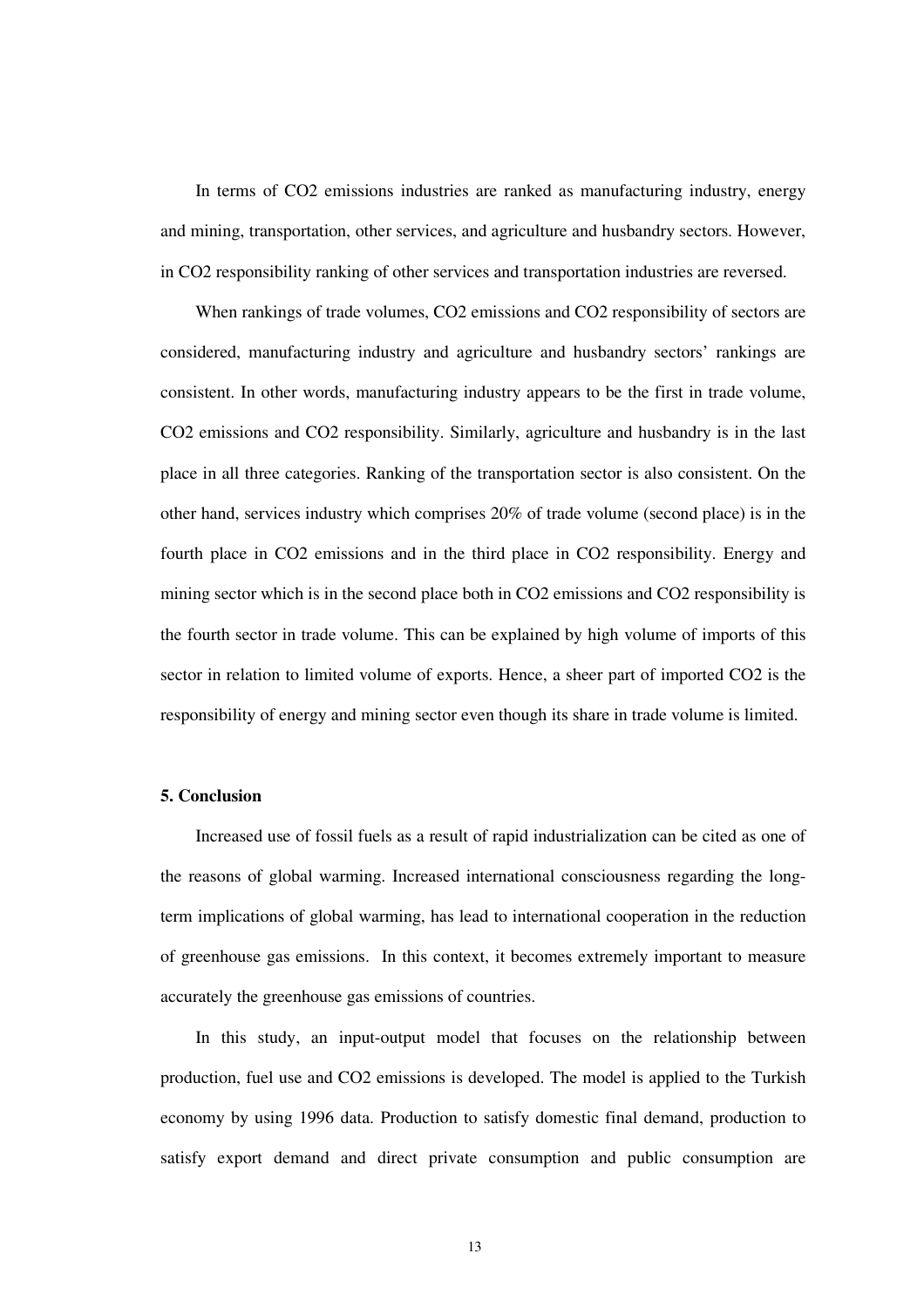identified as the sources of total CO2 emission. In the study it is estimated that 299.7 mt of CO2 is emitted by the Turkish economy in 1996. This amount is 1.6 times of that published in World Bank resources (188.2 mt) and 1.3 times that of SIS (1999b) estimate (231.4 mt). It is found that 75% of this amount is due to production to satisfy domestic final demand, 11% is due to production to satisfy export demand and 13% is due to direct private consumption and public consumption.

In the study, CO2 emissions of 43 sectors are calculated as well. In general, the manufacturing industry is responsible for almost one third (32%) of the total CO2 emissions. Manufacturing industry is followed by energy and mining (30%), transportation (16%) and other services (16%) sectors. Agriculture and husbandry sector has the lowest share  $(6\%)$ .

Additionally the CO2 responsibility of the Turkish economy is calculated in this study. This concept includes the CO2 emitted during the production of imported goods for domestic production and consumption activities of the Turkish economy. The domestic component of CO2 responsibility includes production to satisfy domestic final demand and direct private consumption and public consumption. Imported intermediate demand for domestic production and imported goods for private consumption and public consumption purposes are the elements that comprise the foreign component of CO2 responsibility.

The amount of CO2 responsibility estimated for the Turkish economy in 1996 is 341.7 mt in the study. Of this amount, 66% is due to domestic production to satisfy domestic final demand; 12% is due to direct private consumption and public consumption; 17% is due to imported intermediate goods to be used in domestic production and the rest is due to imported goods to satisfy private and public consumption.

One of the key contributions of this paper is separate estimations of CO2 emissions and CO2 responsibility. It is found that CO2 responsibility is 14% higher than CO2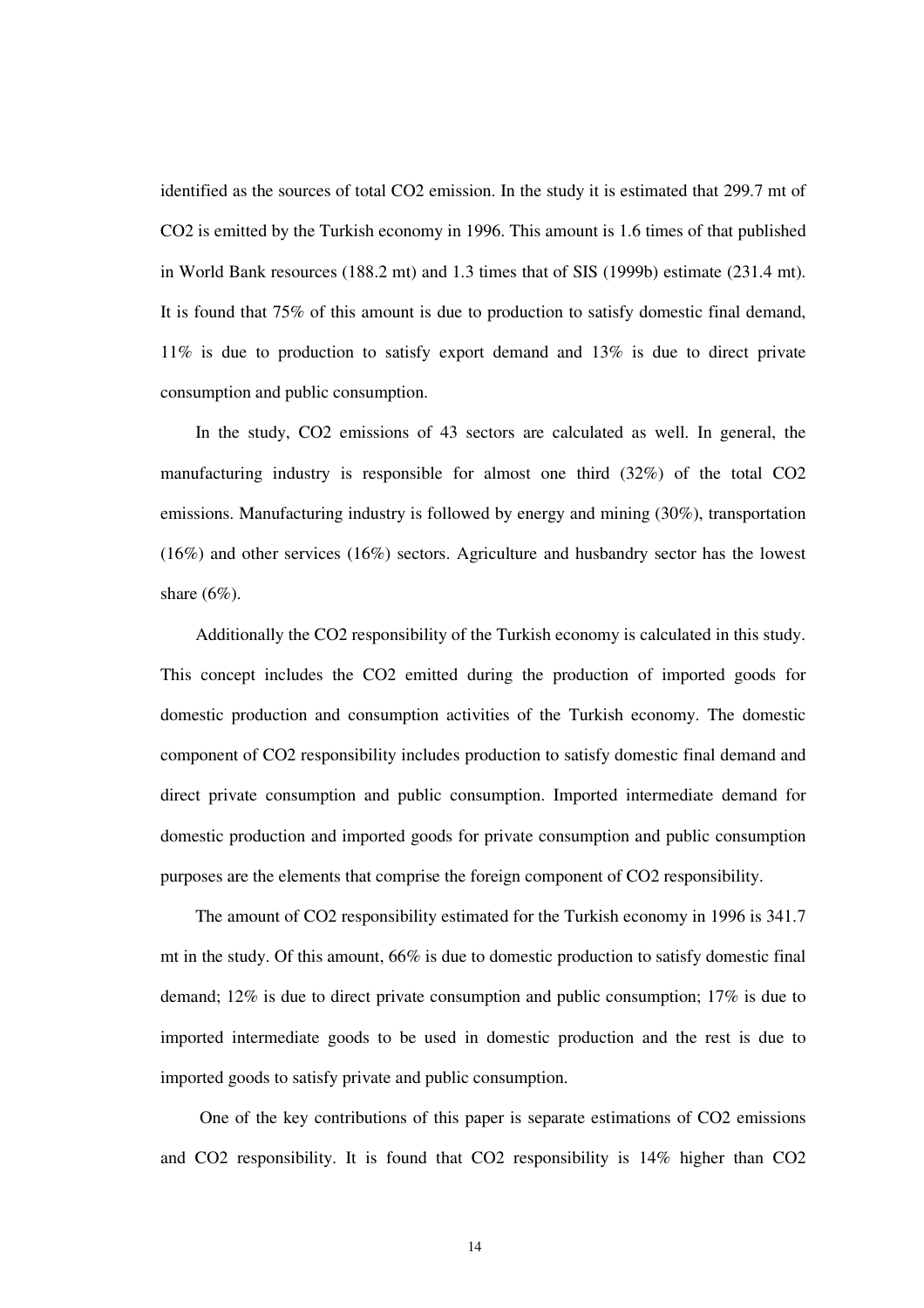emissions for Turkey. Wyckoff and Roop (1994) argue that the greenhouse gas emissions in international trade flows have increasingly become more significant in the global economy. They estimate that 13% of the total carbon emissions of the six largest OECD countries are embodied in their imports of manufactured goods. Similarly, Mongelli et al. (2006) argue that unless the carbon emissions embodied in imported goods of a country are taken into account, there will be underestimation of national greenhouse gas emissions. This underestimation is due to carbon leakage, which is the carbon embodied in the imports from countries which do not have any greenhouse gas reduction targets, i.e. mostly developing countries.

Consequently ignoring international trade flows in greenhouse gas emissions might lead to misleading conclusions. A direct conclusion is that in terms of international restrictions of greenhouse gases based on emission levels might be unreliable. Taking into account the fact that large industrialized economies, which are the highest polluters of the world, are also the largest importers, CO2 responsibility appears to be the appropriate measure rather than emission levels.

Another point in this respect is the consideration of national policies with respect to CO2 reduction from the perspective of CO2 responsibility. Munksgaard and Pedersen (2001) argue that the embodiment of CO2 in goods traded internationally raise the issue of consumer responsibility vs. producer responsibility in emitting CO2 to the atmosphere. Since CO2 responsibility accounts for the CO2 emitted from the imported goods used in the domestic economy, environmental policies based on CO2 responsibility may imply consumption driven environmental measures. However, this argument is based on the assumption that imported goods are basically consumer goods.

Focusing on the Turkish case, we show that CO2 responsibility is greater than CO2 emissions; hence, Turkey is a net importer of CO2. However, looking closer to the import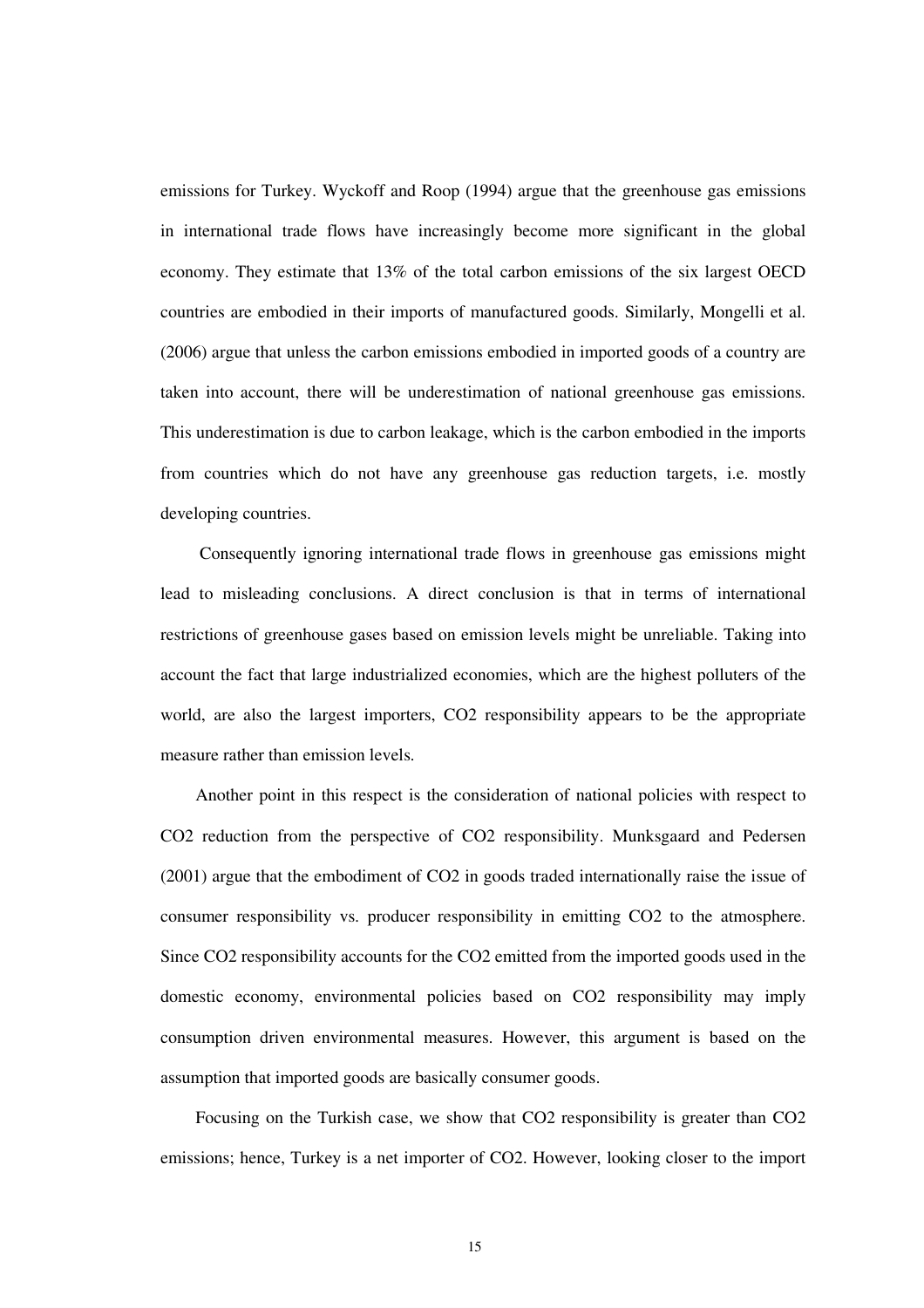structure of the Turkish economy it can be seen that in 1996, capital goods constitute 23.7% and intermediate goods constitute 65.9% of total manufacture imports where consumption goods only account for 10.1% (SIS, 1997). Similarly, in this study we find that imported final goods demand is only accountable for 5% of total CO2 responsibility. Therefore, for the Turkish case foundation of the national environmental policies based on CO2 responsibility does not directly follow that consumer driven environmental policies for CO2 reduction will be more effective since the major part of CO2 responsibility arise as result of production process.

## **Acknowledgments**

This study has been supported by the METU Scientific Research Project Fund (BAP-05-04- 03-04). An earlier version of this study was presented in Seventh National Econometrics and Statistics Symposium 2005, Istanbul, Turkey.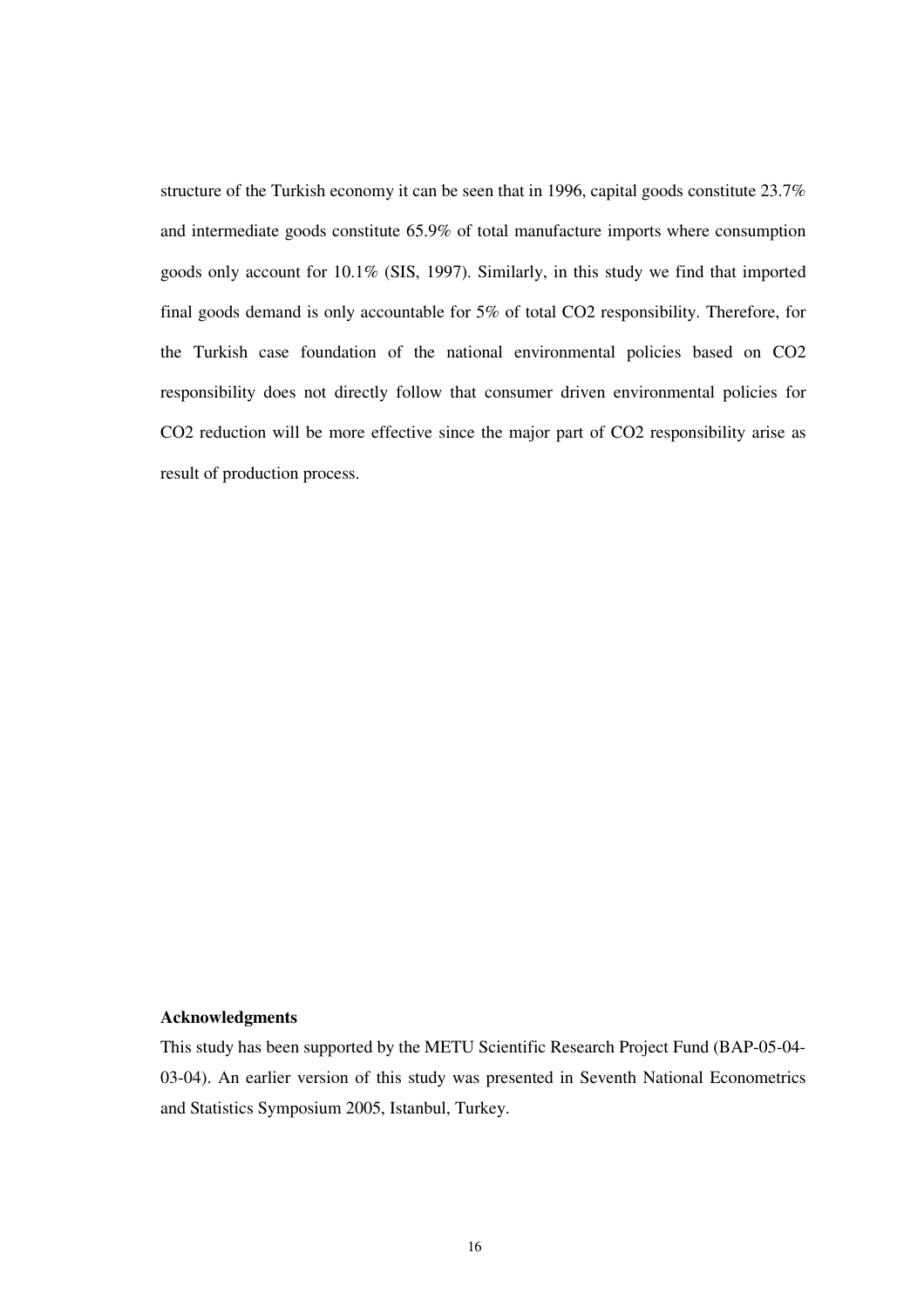#### **Footnotes**

- 1. For different applications of environmental input-output studies see Barata (2002), Machado (2000), Mongelli et al. (2006), Steenge (1999), and Proops et al. (1993).
- 2. For theoretical studies and empirical applications of input-output analysis, among others one can refer to Miller and Blair (1985).
- 3. For different views and applications of this assumption, see Banouei et al (2001).
- 4. It is assumed that production process of imported goods involve the same technology as the domestically produced goods. Inevitably, this identical technologies assumption for domestic and imported goods production might cause bias in empirical results and should be taken into account in interpreting the results.
- 5. In Use Table, columns demonstrate the payments made to inputs and value added components for the production of an industry and rows show the sales of industries to industries and final demand components. On the other hand Supply Table shows how much of the industry's own product is used by itself and other industries.
- 6. For alternative assumptions about the construction of symmetric input-output tables, see Bulmer-Thomas (1982) and Miller and Blair (1985).
- 7. In Appendix Table A2, sectoral production values and percentage shares of total production are presented.
- 8. The energy prices implied by this assumption might not reflect the actual prices. However, actual energy prices for different sectors for the Turkish economy are not available. The discrepancy between the implied and the actual energy prices might create a bias in empirical results. This point should be taken into account in interpretation of the results.
- 9. In Appendix Table A3, the amounts and ranks of each fuel type used per TL worth of production is presented.
- 10. However, in manufacturing industry statistics the figures for petroleum products are provided and since other sectors use petroleum products instead of crude petroleum, in calculations petroleum products are taken into consideration instead of crude petroleum.
- 11. In Appendix Tables A4 and A5 sectoral total CO2 emissions and sectoral CO2 responsibilities are presented, respectively.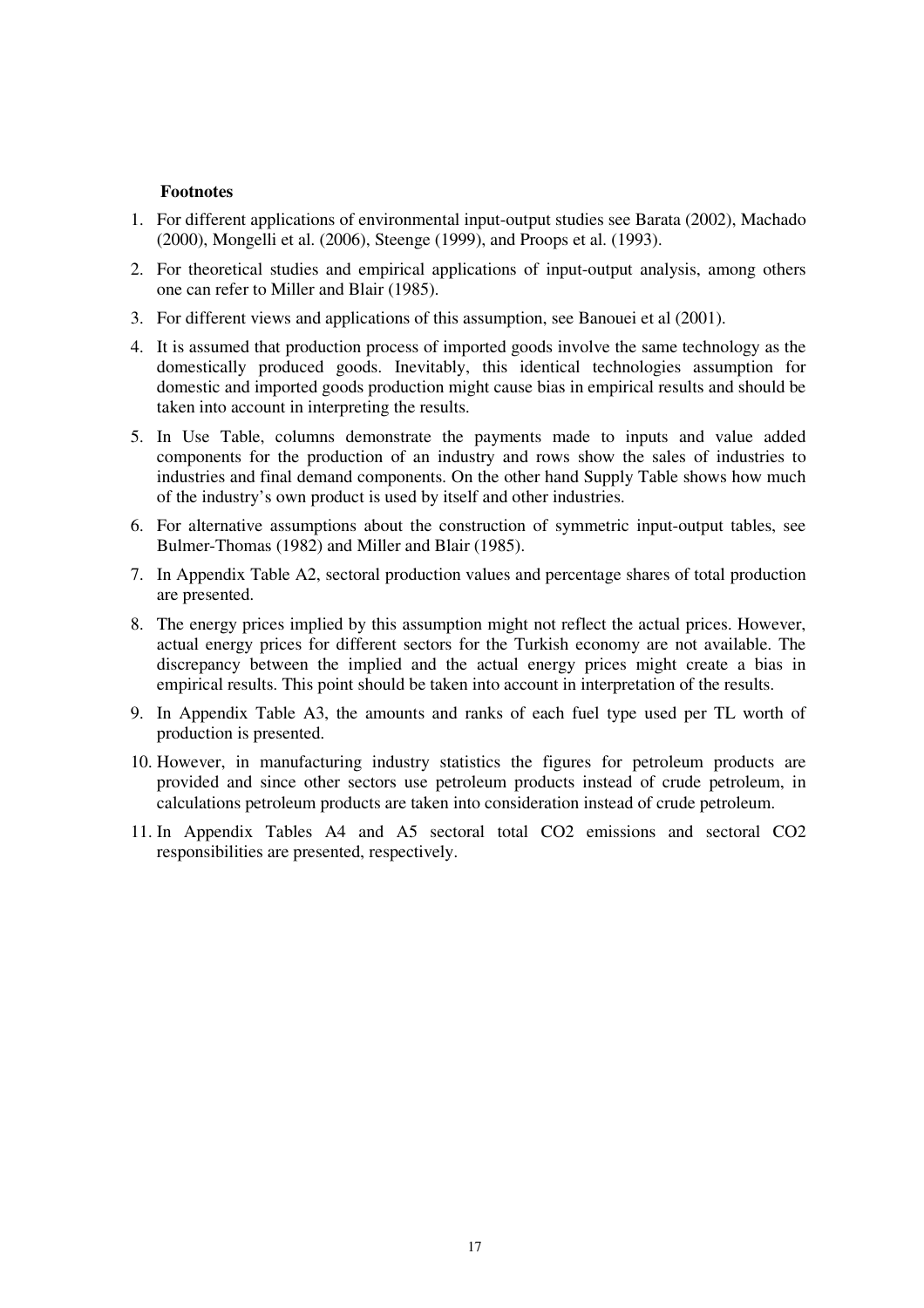#### **References**

- Akbostancı, E., Tunç, G. İ., Türüt-Aşık, S., 2005. Manufacturing industry and pollution: Is Turkey a pollution haven? (in Turkish). AÜSBF Dergisi. 60(1), 3-28.
- Banouei, A. A., Asgari, M., Shoraka, B. H. R., 2001. An analysis of the structural changes in the Iranian economy during 1969-1994 with special reference to foreign trade strategies. The Journal of Humanities of the Islamic Republic of Iran. 8 (3), 1-15.
- Barata, E. J. G., 2002. Solid waste generation and management in Portugal: An environmental input-output modeling approach. The 7th Biennale Conference on International Society for Ecological Economics, 'Environment and Development: Globalization and the Challenges for Local and International Governance.' Tunisia,

6-9 March, 2002.

- Bulmer-Thomas, V., 1982. Input-Output Analysis: Sources, Methods and Applications for Developing Courtiers, John Wiley and Co., London.
- Cruz, L. M. G., 2002. Energy-environment-economy interactions: An input-output approach applied to the Portuguese case. The 7th Biennale Conference on International Society for Ecological Economics, 'Environment and Development: Globalization and the Challenges for Local and International Governance'. Tunisia, 6-9 March, 2002.
- Forssell, O., Polenske, K. R., 1998. Introduction: input-output and the environment. Economic Systems Research. 10 (2), 91-97.
- Gay, P., Proops, J., 1993. Carbon dioxide production by the UK economy: An input-output assessment. Applied Energy. 44, 113-130.
- Gilpin, A., 2000. Environmental Economics: A Critical Overview, John Wiley and Sons.
- Houghton, J. T., Meira Filho, L. G, Lim, B., Treanton, K, Mamaty, I, Bonduki, Y, Griggs, D. J., Callender, B. A., 1996. Revised 1996 IPCC Guidelines for National Greenhouse Gas Inventories, IPCC/OECD/IEA.
- Lise, W., 2005. Decomposition of CO2 emissions over 1980-2003 in Turkey. Fondazione Eni Enrico Maltei Series.
- Machado, G., 2000. Energy use, CO2 emissions and foreign trade: An IO approach applied to the Brazilian case. XIII International Conference on Input-Output Techniques. Italy, August 21-25, 2000.
- Meyerson, F. A. B., 1998. Population, carbon emissions, and global warming: The forgotten relationship at Kyoto. Population and Development Review. 24 (1), 115-130.
- Miller, R., Blair, P. D.,1985. Input-Output Analysis: Foundations and Extensions, Prentice-Hall, New Jersey.
- Mongelli, I., Tassielli, G., Notarnicola, B., 2006. Global warming agreements, international trade and energy/carbon embodiments: an input-output approach to the Italian case. Energy Policy. 34 (1), 88-100
- Munksgaard, J., Pedersen, K.A., 2001.  $CO<sub>2</sub>$  accounts for open economies: producer or consumer responsibility?. Energy Policy. 29, 327-334
- Perman, R., Ma, Y., McGilvray, J., Common, M., 2003. Natural Resource and Environmental Economics, Pearson Education Limited.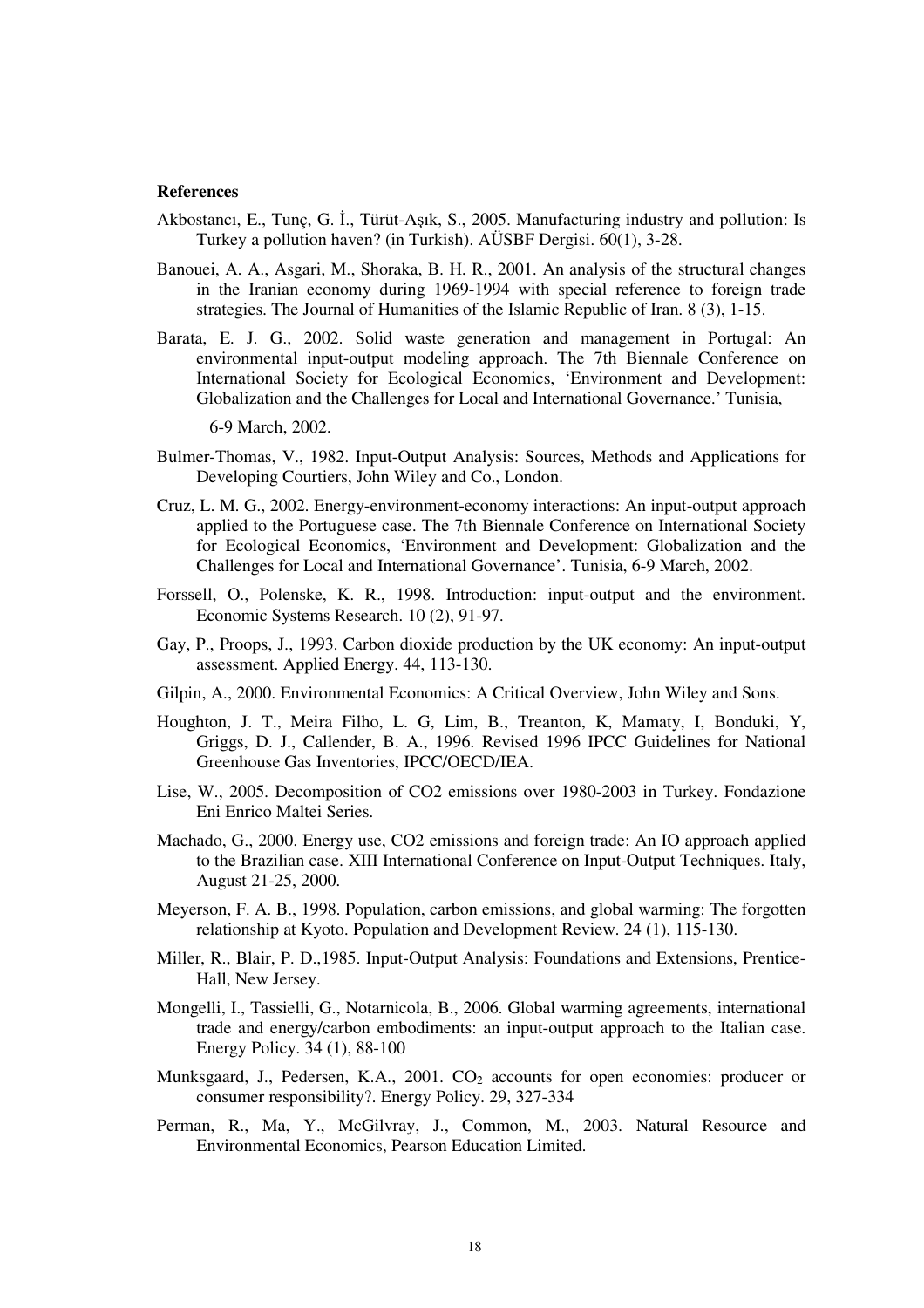- Proops, J.L.R., Faber, M., Wagenhals, G., 1993. Reducing  $CO<sub>2</sub>$  Emissions: A Comparative Input-Output Study for Germany and the U.K., Springer, Berlin.
- DIS, 1997, Statistical Yearbook of Turkey, Ankara.
- SIS, 1999a. Energy consumption in the manufacturing industry (Establishments with 500 tons of oil equivalent or more energy consumption), Ankara.
- SIS, 1999b. Turkish greenhouse gases emissions between 1990-1997.

(http://www.die.gov.tr/TURKISH/SONIST/CEVRE/030599.html).

- SIS , 2001. The input-output structure of the Turkish economy 1996, Ankara.
- Steenge, A. E., 1999. Input-output theory and institutional aspects of environmental policy. Structural Change and Economic Dynamics. 10, 161-176
- World Bank World Development Indicators Online (http://www.worldbank.org/onlinedatabases/onlinedatabases.html).
- World Energy Council Turkish National Committee (in Turkish), 2003. Energy Statistics, Istanbul.
- Wyckoff, A.W., Roop, J. M. 1994. The embodiment of carbon in imports of manufactured products. Energy Policy. 22(3), 187-194
- Ziesing, H., 2001.  $CO_2$  emissions: No change in the trend in sight. Economic Bulletin, 38 (12), 397-408.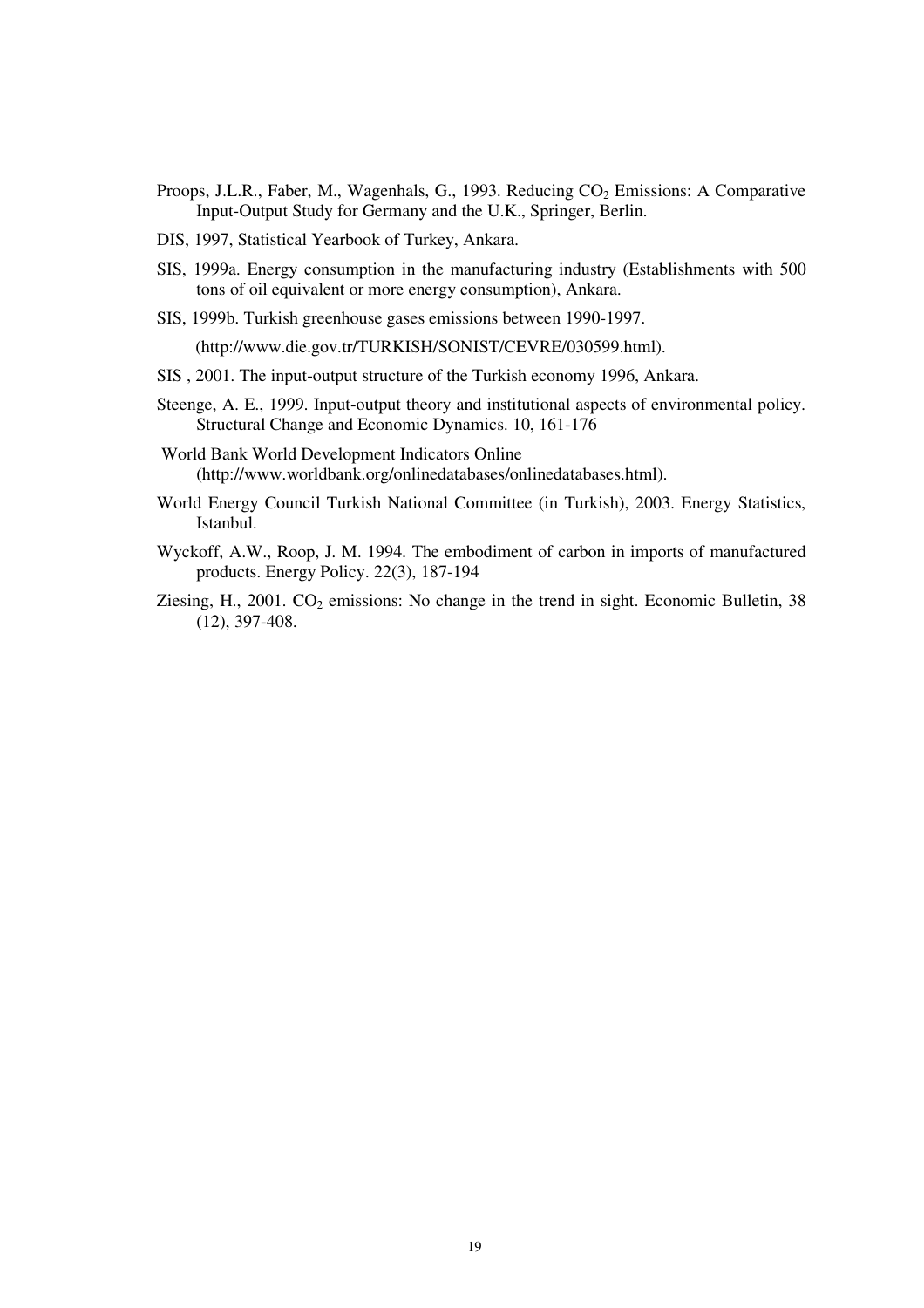## **Appendix 1**

## **Table A1: Sectoral aggregation**

| Sector         |                                                                  | Input-output table  |
|----------------|------------------------------------------------------------------|---------------------|
| no.            | Sector                                                           | codes               |
| 1              | Agriculture and husbandry                                        | $1 - 7$             |
| $\overline{2}$ | Mining of hard coal                                              | 8A                  |
| $\overline{3}$ | Mining of lignite                                                | 8B                  |
| $\overline{4}$ | Extraction of crude petroleum                                    | <b>9A</b>           |
| 5              | Production and distribution of natural gas                       | $9B + 70$           |
| 6              | Other mining                                                     | $10+11+12$          |
| $\overline{7}$ | Food, beverages and tobacco                                      | $13 - 21 + 23 - 25$ |
| 8              | Cocoa, chocolate and others                                      | 22                  |
| 9              | Textile, wearing apparel and leather                             | 26-32               |
| 10             | Sawmills, plaining and other wood mills                          | 33                  |
| 11             | Wood products and furniture                                      | $34 + 67$           |
| 12             | Paper and paper products                                         | 35                  |
| 13             | Printing, publishing                                             | $36 + 37$           |
| 14             | Coke products                                                    | 38A                 |
| 15             | Refined petroleum products                                       | 38B                 |
| 16             | <b>Basic chemicals</b>                                           | 39                  |
| 17             | Fertilizers                                                      | 40                  |
| 18             | Other chemicals and plastic products                             | $41 + 42 + 45$      |
| 19             | Cleaning materials and cosmetics                                 | 43                  |
| 20             | Manufacture of tire and rubber products                          | 44                  |
| 21             | Glass and glass products                                         | 46                  |
| 22             | Ceramic products                                                 | 47                  |
| 23             | Cement, lime and plaster                                         | 48                  |
| 24             | Non-metallic mineral products                                    | 49                  |
| 25             | Manufacture of basic iron and steel                              | 50                  |
| 26             | Manufacture of other metals and casting                          | $51 + 52$           |
| 27             | Structural metal products                                        | 53                  |
| 28             | Fabricated metal products                                        | 54                  |
| 29             | Manufacture of machinery                                         | $55 + 56$           |
| 30             | Domestic appliances, professional and scientific equipment       | $57 + 61$           |
| 31             | Office, accounting and computer machinery                        | 58                  |
| 32             | Other electrical apparatus                                       | 59                  |
| 33             | Radio, TV and communication apparatus                            | 60                  |
| 34             | <b>Transportation vehicles</b>                                   | 62-66               |
| 35             | Other manufacturing                                              | 68                  |
| 36             | Thermal electricity production                                   | 69A                 |
| 37             | Electricity production from renewable resources and distribution | 69B                 |
| 38             | Water and distribution                                           | 71                  |
| 39             | Construction                                                     | 72                  |
| 40             | Transportation                                                   | $73 + 78 - 82$      |
| 41             | Other services                                                   | $74 - 77 + 83 - 95$ |
| 42             | Public services                                                  | 96                  |
| 43             | Ownership of dwelling                                            | 97                  |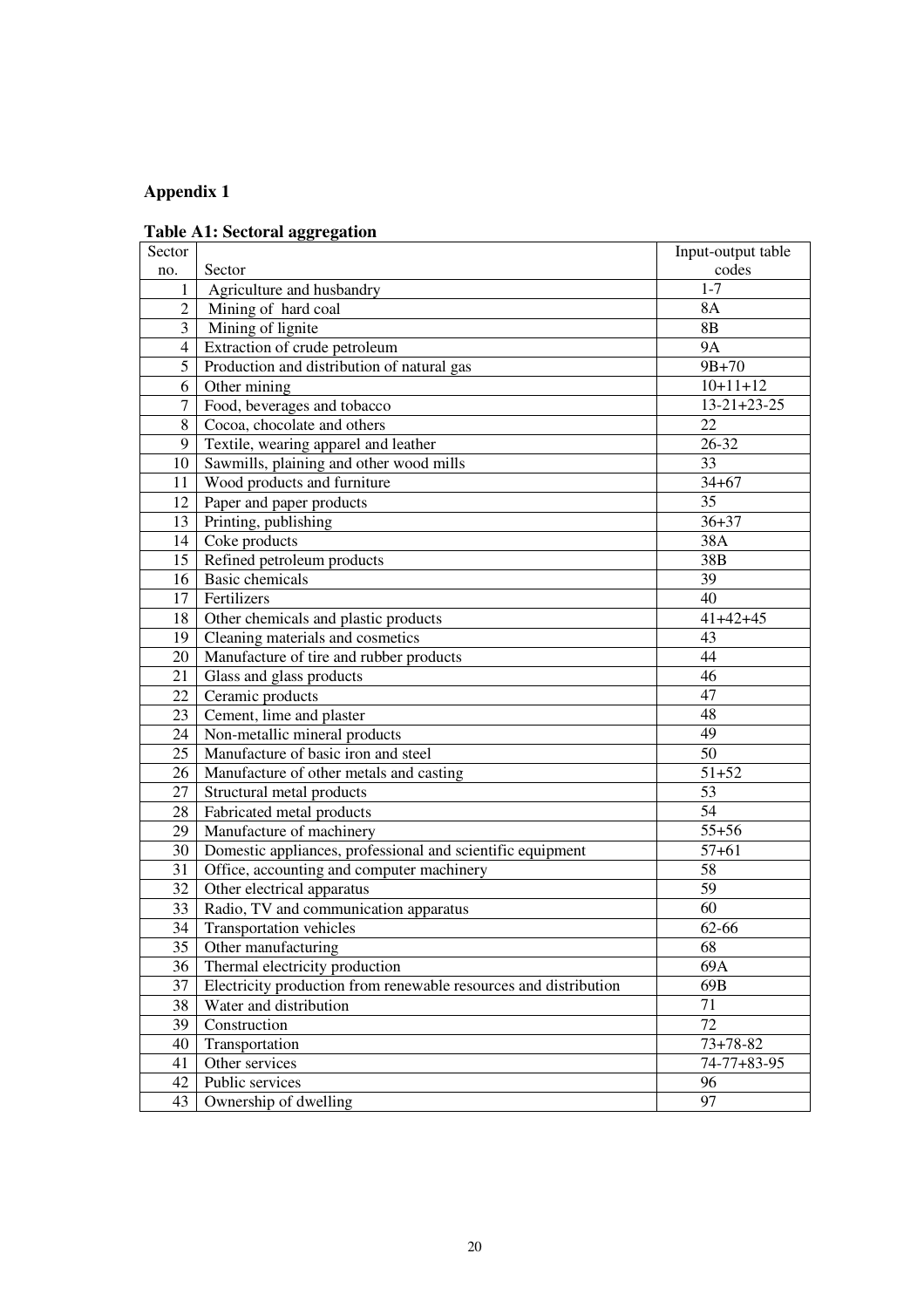|  |  |  | <b>Table A2: Sectoral production</b> |
|--|--|--|--------------------------------------|
|--|--|--|--------------------------------------|

|                 |                                                                     | Total        |          |
|-----------------|---------------------------------------------------------------------|--------------|----------|
| Sector          |                                                                     | production   | Share    |
| no.             | Sector                                                              | (Billion TL) | $(\%)$   |
| $\mathbf{1}$    | Agriculture and husbandry                                           | 3483805      | 12.63    |
| $\overline{2}$  | Mining of hard coal                                                 | 12661        | 0.05     |
|                 | 3 Mining of lignite                                                 | 71748        | 0.26     |
|                 | 4 Extraction of crude petroleum                                     | 35           | $\theta$ |
|                 | 5 Production and distribution of natural gas                        | 72856        | 0.26     |
| 6               | Other mining                                                        | 99800        | 0.36     |
| 7 <sup>1</sup>  | Food, beverages and tobacco                                         | 1905059      | 6.91     |
| $\vert 8 \vert$ | Cocoa, chocolate and others                                         | 218571       | 0.79     |
|                 | 9 Textile, wearing apparel and leather                              | 1706872      | 6.19     |
|                 | 10 Sawmills, plaining and other wood mills                          | 119970       | 0.43     |
|                 | 11 Wood products and furniture                                      | 170036       | 0.62     |
|                 | 12 Paper and paper products                                         | 171402       | 0.62     |
|                 | 13 Printing, publishing                                             | 134280       | 0.49     |
|                 | 14 Coke products                                                    | 40708        | 0.15     |
|                 | 15 Refined petroleum products                                       | 773451       | 2.8      |
|                 | 16 Basic chemicals                                                  | 195468       | 0.71     |
|                 | 17 Fertilizers                                                      | 75758        | 0.27     |
|                 | 18 Other chemicals and plastic products                             | 412504       | 1.5      |
|                 | 19 Cleaning materials and cosmetics                                 | 178292       | 0.65     |
|                 | 20 Manufacture of tire and rubber products                          | 127606       | 0.46     |
|                 | 21 Glass and glass products                                         | 88032        | 0.32     |
|                 | 22 Ceramic products                                                 | 98627        | 0.36     |
|                 | 23 Cement, lime and plaster                                         | 205643       | 0.75     |
|                 | 24 Non-metallic mineral products                                    | 47164        | 0.17     |
|                 | 25   Manufacture of basic iron and steel                            | 514508       | 1.87     |
|                 | 26 Manufacture of other metals and casting                          | 143631       | 0.52     |
|                 | 27 Structural metal products                                        | 156886       | 0.57     |
|                 | 28   Fabricated metal products                                      | 270799       | 0.98     |
|                 | 29 Manufacture of machinery                                         | 426932       | 1.55     |
|                 | 30 Domestic appliances, professional and scientific equipment       | 205841       | 0.75     |
|                 | 31 Office, accounting and computer machinery                        | 9609         | 0.03     |
|                 | 32 Other electrical apparatus                                       | 211921       | 0.77     |
|                 | 33 Radio, TV and communication apparatus                            | 159911       | 0.58     |
|                 | 34 Transportation vehicles                                          | 580850       | 2.11     |
|                 | 35 Other manufacturing                                              | 139635       | 0.51     |
|                 | 36 Thermal electricity production                                   | 260625       | 0.94     |
|                 | 37 Electricity production from renewable resources and distribution | 164789       | 0.6      |
|                 | 38 Water and distribution                                           | 95645        | 0.35     |
| 39              | Construction                                                        | 1964456      | 7.12     |
|                 | 40 Transportation                                                   | 3517773      | 12.75    |
| 41              | Other services                                                      | 6497552      | 23.55    |
| 42              | Public services                                                     | 1186869      | 4.3      |
| 43              | Ownership of dwelling                                               | 666832       | 2.42     |
|                 | <b>Total</b>                                                        | 27585412     | 100      |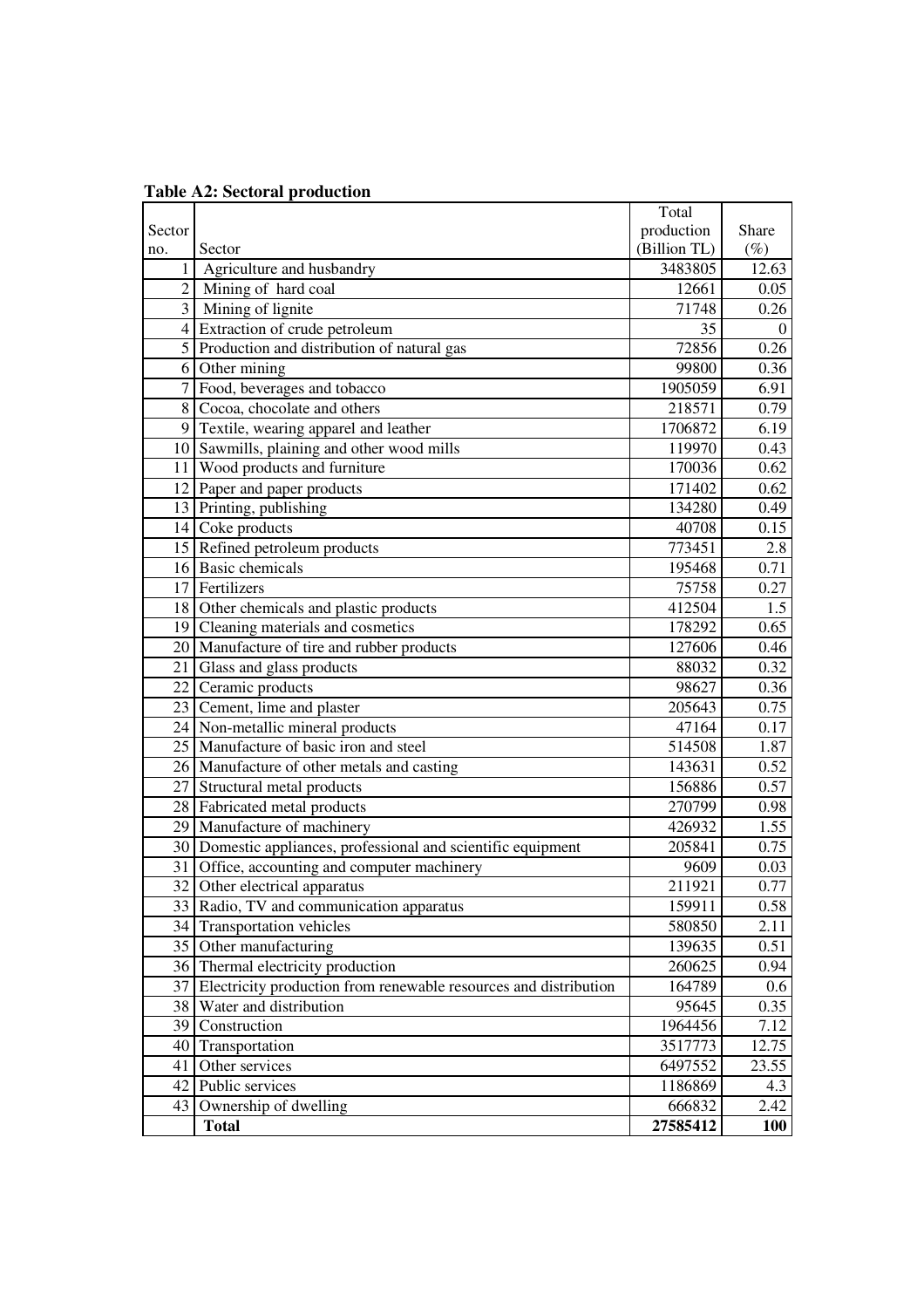|                |                                            |                     |                |                     |                | Petroleum           |                |                     |                |                     |                |
|----------------|--------------------------------------------|---------------------|----------------|---------------------|----------------|---------------------|----------------|---------------------|----------------|---------------------|----------------|
| Sector         |                                            | Hard coal           |                | Lignite             |                | products            |                | Natural gas         |                | <b>Total Fuel</b>   |                |
| no.            | Sector                                     | TOE/TL <sup>a</sup> | rank           | TOE/TL <sup>a</sup> | rank           | TOE/TL <sup>a</sup> | rank           | TOE/TL <sup>a</sup> | rank           | TOE/TL <sup>a</sup> | rank           |
|                | Agriculture and husbandry                  | 2.1                 | 34             | 1.5                 | 42             | 2.2                 | 27             | 9.8                 | 23             | 15.5                | 36             |
| $\overline{2}$ | Mining of hard coal                        | 3.0                 | 26             | 5.5                 | 25             | 1.8                 | 32             | 78.4                | 3              | 88.7                | $\mathbf{9}$   |
| 3              | Mining of lignite                          | 2.5                 | 31             | 6.1                 | 20             | 1.8                 | 33             | 15.1                | 13             | 25.5                | 25             |
| 4              | Extraction of crude petroleum              | 1.2                 | 40             | 3.1                 | 35             | 0.8                 | 41             | 7131.9              | 1              | 7137.1              | $\mathbf{1}$   |
| 5              | Production and distribution of natural gas | 8.1                 | 12             | 6.7                 | 16             | 93.3                | $\overline{2}$ | 4.3                 | 36             | 112.4               | 6              |
| 6              | Other mining                               | 5.3                 | 18             | 4.1                 | 32             | 2.2                 | 26             | 87.1                | $\overline{2}$ | 98.7                | $\overline{7}$ |
|                | Food, beverages and tobacco                | 2.9                 | 27             | 4.0                 | 33             | 2.4                 | 20             | 11.3                | 19             | 20.7                | 31             |
| 8              | Cocoa, chocolate and others                | 12.4                | 8              | 15.9                | 6              | 2.1                 | 28             | 9.2                 | 25             | 39.5                | 15             |
| 9              | Textile, wearing apparel and leather       | 2.7                 | 28             | 6.4                 | 19             | 2.3                 | 25             | 12.1                | 17             | 23.5                | 27             |
| 10             | Sawmills, plaining and other wood mills    | 4.3                 | 21             | 5.1                 | 28             | 6.3                 | 11             | 6.3                 | 32             | 22.1                | 29             |
| 11             | Wood products and furniture                | 24.9                | 5              | 10.9                | 11             | 49.0                | $\overline{4}$ | 5.9                 | 34             | 90.7                | $8\,$          |
| 12             | Paper and paper products                   | 2.3                 | 33             | 6.0                 | 22             | 4.4                 | 12             | 17.5                | 11             | 30.2                | 23             |
| 13             | Printing, publishing                       | 2.0                 | 36             | 4.2                 | 31             | 2.0                 | 29             | 12.0                | 18             | 20.3                | 33             |
| 14             | Coke products                              | 273.0               |                | 2.6                 | 37             | 219.1               |                | 2.5                 | 39             | 497.2               | $\overline{c}$ |
| 15             | Refined petroleum products                 | 15.0                | 7              | 1.6                 | 40             | 13.5                | 8              | 1.7                 | 42             | 31.7                | 21             |
| 16             | <b>Basic chemicals</b>                     | 7.2                 | 15             | 8.7                 | 14             | 10.4                | 9              | 30.8                | 6              | 57.1                | $12\,$         |
| 17             | Fertilizers                                | 31.7                | 4              | 11.4                | 10             | 54.6                | $\overline{3}$ | 21.5                | 10             | 119.1               | 5              |
| 18             | Other chemicals and plastic products       | 2.6                 | 29             | 4.8                 | 29             | 2.4                 | 22             | 15.5                | 12             | 25.3                | 26             |
| 19             | Cleaning materials and cosmetics           | 9.1                 | 11             | 5.4                 | 26             | 2.4                 | 24             | 10.5                | 21             | 27.4                | $24\,$         |
| 20             | Manufacture of tire and rubber products    | 4.6                 | 20             | 5.8                 | 23             | 2.4                 | 23             | 9.5                 | 24             | 22.2                | 28             |
| 21             | Glass and glass products                   | 6.5                 | 16             | 12.0                | 8              | 3.9                 | 14             | 22.3                | 8              | 44.6                | 13             |
| 22             | Ceramic products                           | 7.5                 | 14             | 14.6                | $\tau$         | 14.9                | 6              | 22.2                | 9              | 59.3                | 11             |
| 23             | Cement, lime and plaster                   | 32.6                | $\overline{3}$ | 50.3                | $\overline{2}$ | 14.2                | $\overline{7}$ | 46.5                | $\overline{4}$ | 143.7               | $\overline{4}$ |

#### **Table A3: Fuel use**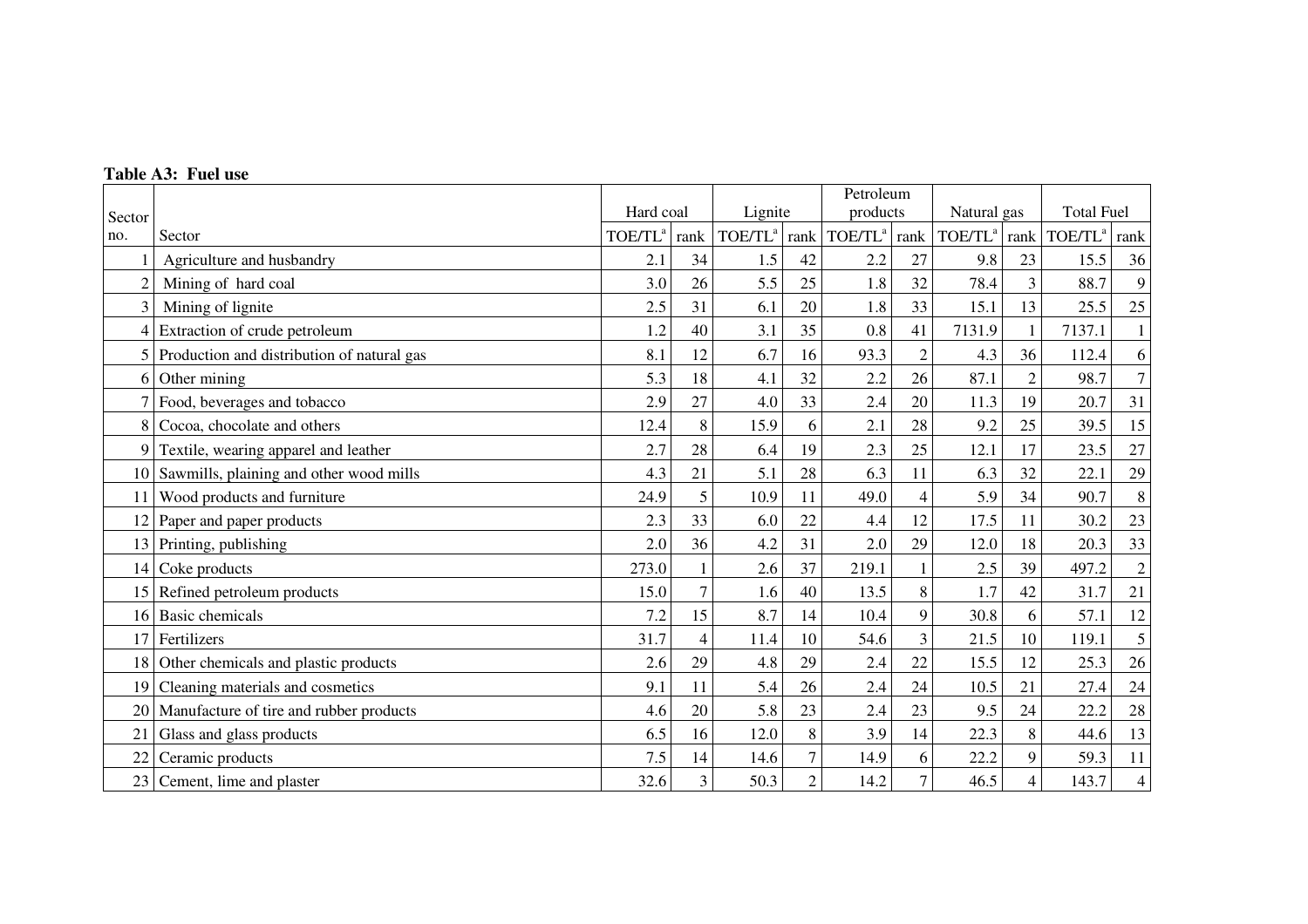| 24 | Non-metallic mineral products                                    | 7.8  | 13 | 5.7   | 24 | 7.8  | 10 | 13.0 | 15              | 34.3  | 18 |
|----|------------------------------------------------------------------|------|----|-------|----|------|----|------|-----------------|-------|----|
| 25 | Manufacture of basic iron and steel                              | 17.6 | 6  | 24.3  | 3  | 3.2  | 17 | 27.7 | $7\overline{ }$ | 72.7  | 10 |
| 26 | Manufacture of other metals and casting                          | 3.5  | 24 | 11.6  | 9  | 4.1  | 13 | 14.2 | 14              | 33.4  | 19 |
| 27 | Structural metal products                                        | 12.0 | 9  | 9.4   | 13 | 2.0  | 31 | 11.3 | 20              | 34.7  | 17 |
| 28 | Fabricated metal products                                        | 9.9  | 10 | 16.7  | 5  | 2.6  | 19 | 9.1  | 26              | 38.4  | 16 |
| 29 | Manufacture of machinery                                         | 3.3  | 25 | 6.0   | 21 | 2.0  | 30 | 7.3  | 30              | 18.7  | 34 |
| 30 | Domestic appliances, professional and scientific equipment       | 2.5  | 30 | 4.4   | 30 | 1.2  | 37 | 6.9  | 31              | 15.0  | 37 |
| 31 | Office, accounting and computer machinery                        | 1.1  | 42 | 1.7   | 39 | 1.4  | 35 | 3.1  | 37              | 7.2   | 41 |
| 32 | Other electrical apparatus                                       | 4.2  | 22 | 7.4   | 15 | 1.7  | 34 | 7.6  | 29              | 20.9  | 30 |
| 33 | Radio, TV and communication apparatus                            | 1.1  | 41 | 2.4   | 38 | 0.6  | 42 | 2.5  | 40              | 6.6   | 42 |
| 34 | Transportation vehicles                                          | 3.6  | 23 | 6.7   | 17 | 2.4  | 21 | 7.7  | 28              | 20.3  | 32 |
| 35 | Other manufacturing                                              | 1.9  | 37 | 5.2   | 27 | 2.6  | 18 | 6.3  | 33              | 15.9  | 35 |
| 36 | Thermal electricity production                                   | 33.8 | 2  | 227.3 |    | 17.5 | 5  | 7.9  | 27              | 286.5 | 3  |
| 37 | Electricity production from renewable resources and distribution | 1.8  | 38 | 6.4   | 18 | 1.1  | 38 | 4.4  | 35              | 13.6  | 38 |
| 38 | Water and distribution                                           | 2.5  | 32 | 17.0  | 4  | 1.4  | 36 | 9.8  | 22              | 30.7  | 22 |
| 39 | Construction                                                     | 6.4  | 17 | 9.4   | 12 | 3.5  | 16 | 13.0 | 16              | 32.3  | 20 |
| 40 | Transportation                                                   | 5.0  | 19 | 1.5   | 41 | 3.9  | 15 | 33.9 | 5               | 44.3  | 14 |
| 41 | Other services                                                   | 2.1  | 35 | 3.7   | 34 | 1.0  | 39 | 3.0  | 38              | 9.7   | 39 |
| 42 | Public services                                                  | 0.0  | 43 | 0.0   | 43 | 0.0  | 43 | 0.0  | 43              | 0.0   | 43 |
|    | 43 Ownership of dwelling                                         | 1.3  | 39 | 3.0   | 36 | 0.9  | 40 | 2.4  | 41              | 7.5   | 40 |

a. x $10^{\text{-}10}$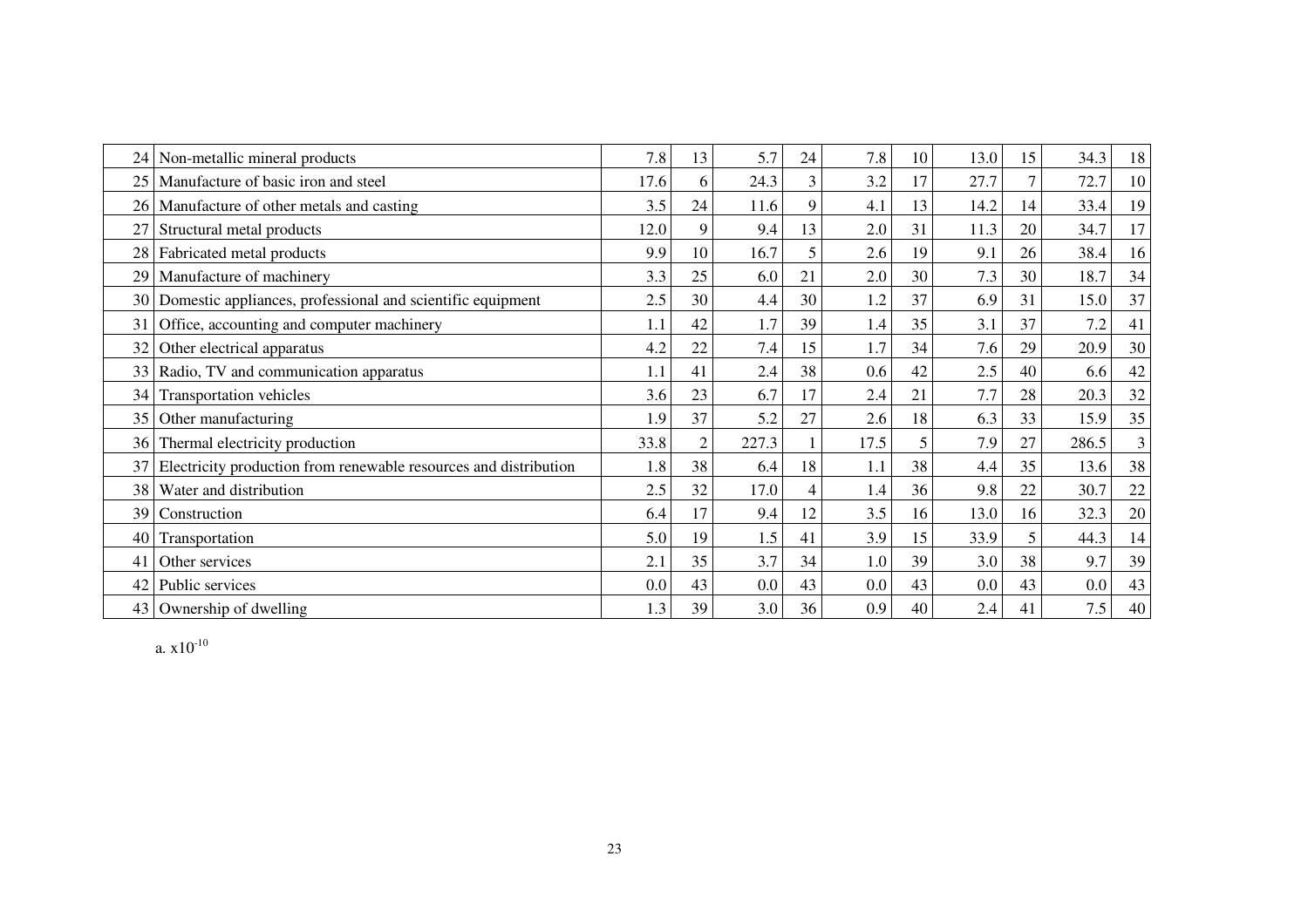| <b>Table A4: Total CO2 emission</b> |  |  |  |
|-------------------------------------|--|--|--|
|-------------------------------------|--|--|--|

|                 |                                                                  | CO <sub>2</sub>   |                         |
|-----------------|------------------------------------------------------------------|-------------------|-------------------------|
| Sector          |                                                                  | emission          |                         |
| no.             | Sector                                                           | (mt)              | Rank                    |
| $\mathbf{1}$    | Agriculture and husbandry                                        | 17.06             | 7                       |
|                 | 2 Mining of hard coal                                            | 3.07              | 20                      |
|                 | 3 Mining of lignite                                              | 22.09             | $\overline{4}$          |
| 4 <sup>1</sup>  | Extraction of crude petroleum                                    | 0.08              | 41                      |
|                 | 5 Production and distribution of natural gas                     | 17.84             | 6                       |
|                 | 6 Other mining                                                   | 3.07              | $\overline{21}$         |
| $\overline{7}$  | Food, beverages and tobacco                                      | 12.96             | 10                      |
|                 | 8 Cocoa, chocolate and others                                    | 3.21              | 19                      |
|                 | 9 Textile, wearing apparel and leather                           | 13.49             | $\overline{8}$          |
|                 | 10 Sawmills, plaining and other wood mills                       | 0.87              | $\overline{36}$         |
|                 | 11 Wood products and furniture                                   | 4.66              | $\overline{14}$         |
|                 | 12 Paper and paper products                                      | 1.67              | 28                      |
|                 | 13 Printing, publishing                                          | 0.89              | $\overline{35}$         |
|                 | 14 Coke products                                                 | 6.47              | 13                      |
|                 | 15 Refined petroleum products                                    | 7.84              | 12                      |
|                 | 16 Basic chemicals                                               | 3.56              | 17                      |
|                 | 17 Fertilizers                                                   | 2.75              | $\overline{23}$         |
|                 | 18 Other chemicals and plastic products                          | 3.41              | $\overline{18}$         |
|                 | 19 Cleaning materials and cosmetics                              | 1.70              | 27                      |
|                 | 20   Manufacture of tire and rubber products                     | 0.97              | 34                      |
|                 | 21 Glass and glass products                                      | $\overline{1.34}$ | $\overline{31}$         |
|                 | 22 Ceramic products                                              | 1.90              | $\overline{25}$         |
|                 | 23 Cement, lime and plaster                                      | 10.49             | 11                      |
|                 | 24 Non-metallic mineral products                                 | 0.53              | 39                      |
|                 | 25 Manufacture of basic iron and steel                           | 13.41             | $\overline{9}$          |
|                 | 26 Manufacture of other metals and casting                       | 1.64              | 29                      |
|                 | 27 Structural metal products                                     | 1.96              | 24                      |
|                 | 28 Fabricated metal products                                     | 3.84              | 16                      |
|                 | 29 Manufacture of machinery                                      | 2.77              | $\overline{22}$         |
|                 | 30 Domestic appliances, professional and scientific equipment    | 1.06              | 33                      |
|                 | 31 Office, accounting and computer machinery                     | 0.02              | 42                      |
|                 | 32 Other electrical apparatus                                    | 1.57              | 30                      |
|                 | 33   Radio, TV and communication apparatus                       | 0.37              | 40                      |
| 34 <sup>1</sup> | <b>Transportation vehicles</b>                                   | 4.10              | 15                      |
|                 | 35 Other manufacturing                                           | 0.75              | 38                      |
|                 | 36 Thermal electricity production                                | 29.71             | $\overline{2}$          |
| 37              | Electricity production from renewable resources and distribution | 0.81              | 37                      |
|                 | 38 Water and distribution                                        | 1.08              | $\overline{32}$         |
|                 | 39 Construction                                                  | 21.95             | $\overline{5}$          |
| 40              | Transportation                                                   | 48.50             | $\overline{1}$          |
| 41              | Other services                                                   | 22.45             | $\overline{\mathbf{3}}$ |
|                 | 42 Public services                                               | 0.00              | 43                      |
| 43              | Ownership of dwelling                                            | 1.78              | 26                      |
| <b>Total</b>    |                                                                  | 299.69            |                         |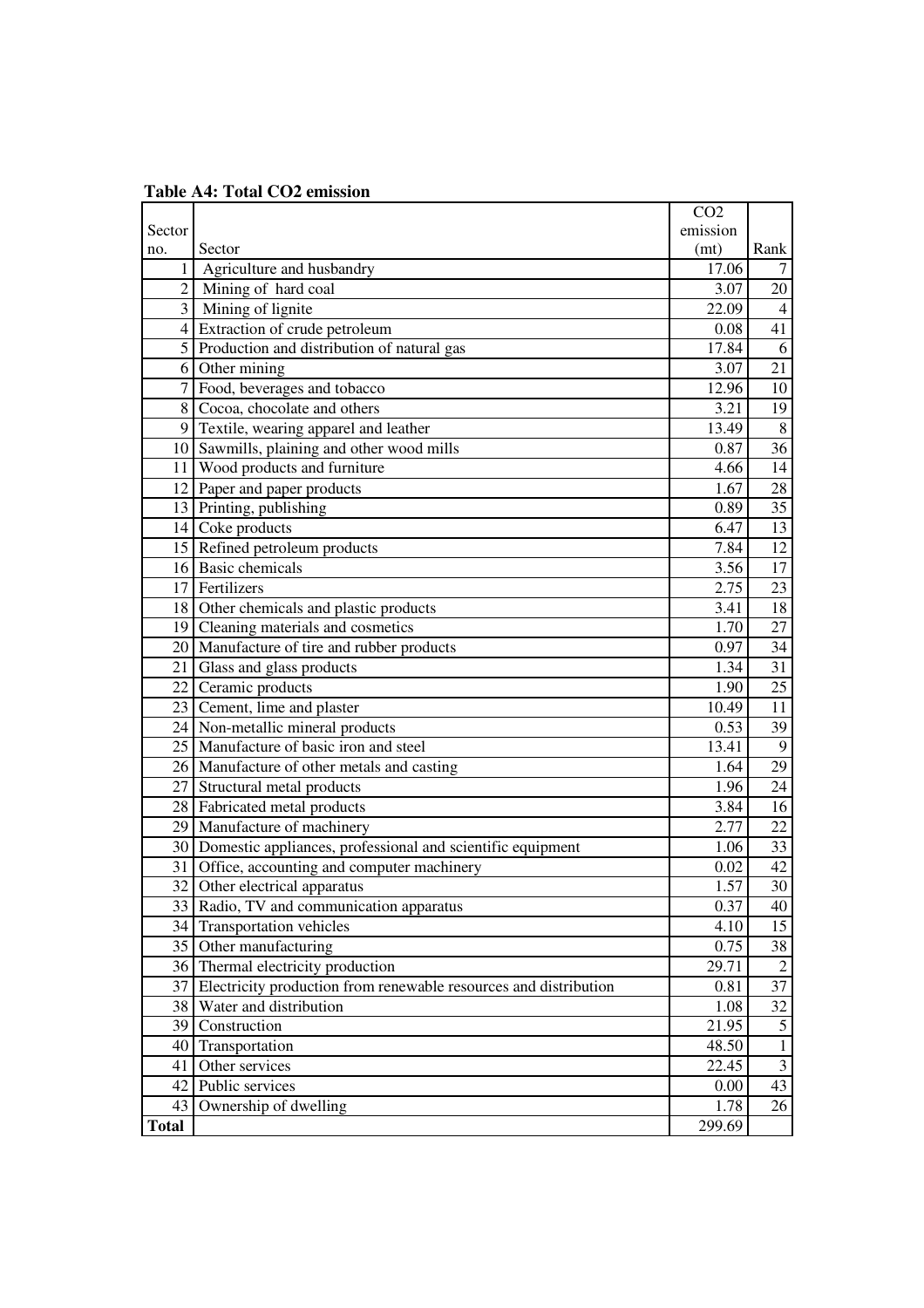|              |                                                                     | CO <sub>2</sub> |                         |
|--------------|---------------------------------------------------------------------|-----------------|-------------------------|
| Sector       |                                                                     | responsibility  |                         |
| no.          | Sector                                                              | (mt)            | Rank                    |
| 1            | Agriculture and husbandry                                           | 21.56           | 6                       |
|              | 2 Mining of hard coal                                               | 3.58            | $\overline{22}$         |
|              | 3 Mining of lignite                                                 | 22.77           | $\overline{5}$          |
|              | 4 Extraction of crude petroleum                                     | 0.08            | 42                      |
|              | 5 Production and distribution of natural gas                        | 35.24           | $\overline{2}$          |
|              | 6 Other mining                                                      | 2.41            | $\overline{27}$         |
|              | Food, beverages and tobacco                                         | 13.08           | $\overline{9}$          |
| 8            | Cocoa, chocolate and others                                         | 2.95            | $\overline{23}$         |
|              | 9 Textile, wearing apparel and leather                              | 9.70            | 12                      |
|              | 10 Sawmills, plaining and other wood mills                          | 0.98            | $\overline{38}$         |
|              | 11 Wood products and furniture                                      | 5.04            | 17                      |
|              | 12 Paper and paper products                                         | 2.73            | 26                      |
|              | 13 Printing, publishing                                             | 1.50            | 32                      |
|              | 14 Coke products                                                    | 7.33            | $\overline{15}$         |
|              | 15 Refined petroleum products                                       | 12.43           | 10                      |
|              | 16 Basic chemicals                                                  | 5.84            | 16                      |
|              | 17 Fertilizers                                                      | 4.40            | 19                      |
|              | 18 Other chemicals and plastic products                             | 4.36            | 20                      |
|              | 19 Cleaning materials and cosmetics                                 | 2.88            | 24                      |
|              | 20 Manufacture of tire and rubber products                          | 1.03            | $\overline{36}$         |
|              | 21 Glass and glass products                                         | 1.23            | 34                      |
|              | 22 Ceramic products                                                 | 1.89            | 30                      |
|              | 23 Cement, lime and plaster                                         | 10.27           | 11                      |
|              | 24 Non-metallic mineral products                                    | 0.53            | 40                      |
|              | 25 Manufacture of basic iron and steel                              | 14.24           | $\overline{8}$          |
|              | 26 Manufacture of other metals and casting                          | 2.12            | 29                      |
|              | 27 Structural metal products                                        | 2.25            | 28                      |
|              | 28 Fabricated metal products                                        | 4.56            | $\overline{18}$         |
|              | 29 Manufacture of machinery                                         | 3.93            | 21                      |
|              | 30 Domestic appliances, professional and scientific equipment       | 1.34            | 33                      |
|              | 31 Office, accounting and computer machinery                        | 1.02            | 37                      |
|              | 32 Other electrical apparatus                                       | 8.34            | $\overline{14}$         |
|              | 33 Radio, TV and communication apparatus                            | 0.44            | 41                      |
|              | 34 Transportation vehicles                                          | 8.69            | 13                      |
|              | 35 Other manufacturing                                              | 2.75            | 25                      |
|              | 36 Thermal electricity production                                   | 27.73           | $\overline{\mathbf{3}}$ |
|              | 37 Electricity production from renewable resources and distribution | 0.97            | $\overline{39}$         |
|              | 38 Water and distribution                                           | 1.10            | 35                      |
|              | 39 Construction                                                     | 24.97           | $\overline{4}$          |
| 40           | Transportation                                                      | 41.60           | $\mathbf{1}$            |
| 41           | Other services                                                      | 20.11           | $\overline{7}$          |
|              | 42 Public services                                                  | 0.00            | 43                      |
| 43           | Ownership of dwelling                                               | 1.79            | 31                      |
| <b>Total</b> |                                                                     | 341.72          |                         |

**Table A5: Total CO2 responsibility**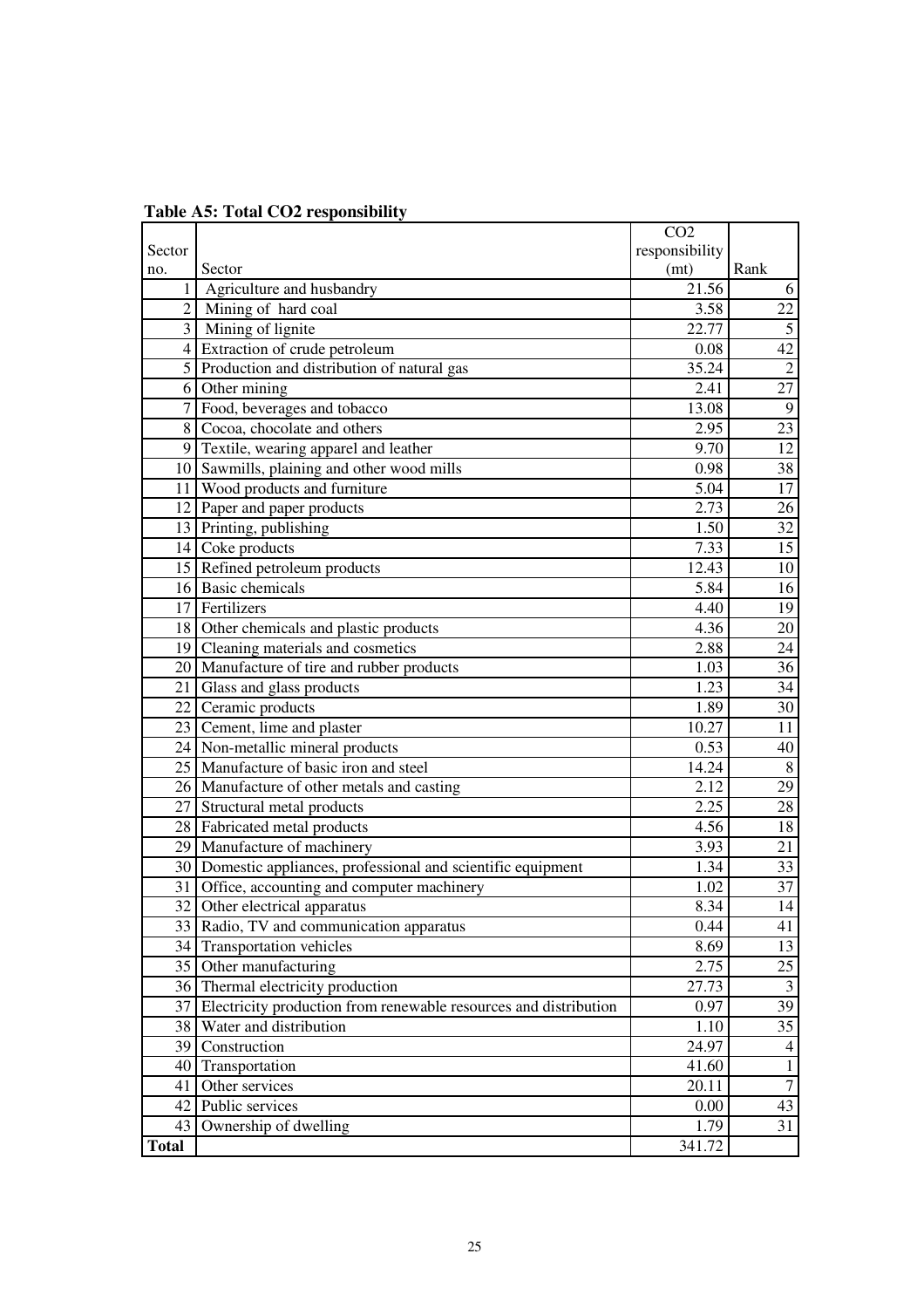|  |  | <b>Table 1: CO2 Emission Shares</b> |  |
|--|--|-------------------------------------|--|
|--|--|-------------------------------------|--|

|                                 | 1960  |                | 1970  |                | 1980  |                | 1990                        |                | 1996  |      | 2000  |                |
|---------------------------------|-------|----------------|-------|----------------|-------|----------------|-----------------------------|----------------|-------|------|-------|----------------|
|                                 | $\%$  | Rank           | $\%$  | <b>Rank</b>    | $\%$  | Rank           | $\mathcal{O}_{\mathcal{O}}$ | Rank           | $\%$  | Rank | $\%$  | Rank           |
| Low income countries            | 3.6   |                | 4.2   |                | 5.5   |                | 7.8                         |                | 8.6   |      | 9.0   |                |
| China                           | 8.5   | 3              | 5.4   | 3              | 7.9   | 3              | 11.3                        | 3              | 14.5  | 2    | 12.1  | $\mathfrak{2}$ |
| India                           | 1.3   | 9              | 1.4   | 10             | 1.9   | 10             | 3.2                         | 5              | 4.4   | 6    | 4.7   | 6              |
| Middle income countries         | 34.1  |                | 33.3  |                | 40.3  |                | 43.1                        |                | 41.6  |      | 39.7  |                |
| Low-middle income countries     | 27.3  |                | 26.0  |                | 31.8  |                | 35.5                        |                | 33.2  |      | 30.9  |                |
| Turkey                          | 0.2   | 31             | 0.3   | 30             | 0.4   | 28             | 0.7                         | 23             | 0.8   | 25   | 1.0   | 23             |
| High-middle income countries    | 6.7   |                | 7.3   |                | 8.5   |                | 7.6                         |                | 8.4   |      | 8.7   |                |
| Low and middle income countries | 37.7  |                | 37.5  |                | 45.8  |                | 50.7                        |                | 50.0  |      | 48.7  |                |
| High income countries           | 62.3  |                | 62.3  |                | 54.3  |                | 49.3                        |                | 49.6  |      | 51.3  |                |
| Australia                       | 1.0   | 13             | 1.0   | 12             | 1.1   | 13             | 1.2                         | 13             | 1.4   | 18   | 1.5   | 15             |
| Canada                          | 2.1   | 8              | 2.3   | 7              | 2.3   | 8              | 2.0                         | 7              | 2.0   | 9    | 1.9   | 9              |
| European Union                  | 16.3  | $\overline{c}$ | 15.9  | $\overline{2}$ | 14.2  | $\overline{2}$ | 11.6                        | $\overline{2}$ | 10.6  | 3    | 10.5  | 3              |
| <b>USA</b>                      | 31.9  | $\mathbf{1}$   | 29.9  | 1              | 24.9  | $\mathbf{1}$   | 22.6                        | 1              | 22.9  |      | 24.4  | $\mathbf{1}$   |
| World                           | 100.0 |                | 100.0 |                | 100.0 |                | 100.0                       |                | 100.0 |      | 100.0 |                |

Source: World Development Indicators Online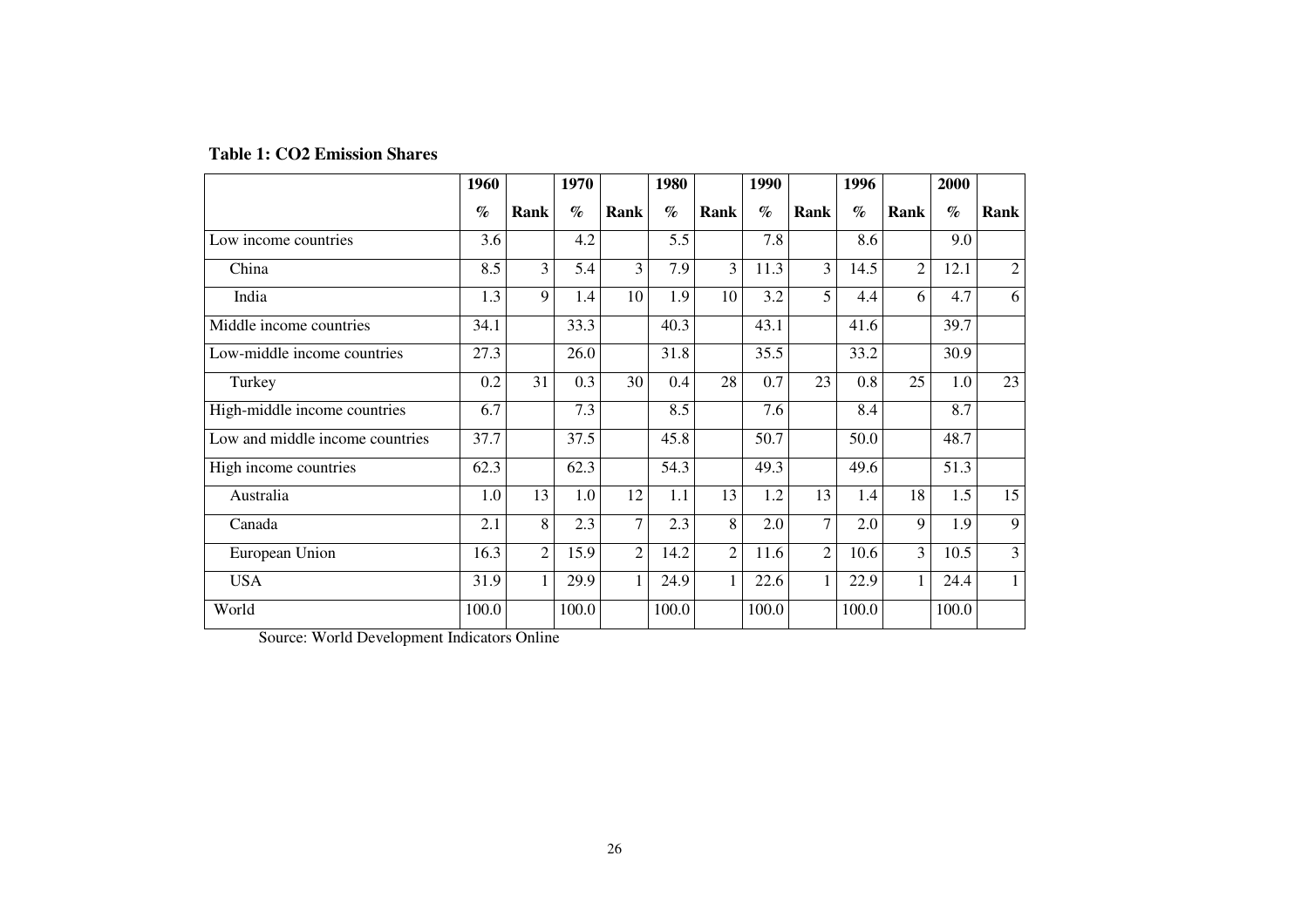|                             |                   | Agriculture<br>and<br>Husbandry | Energy<br>and<br>Mining | Manufacturing<br>Industry | Transportation | Other<br>Services | Total    |
|-----------------------------|-------------------|---------------------------------|-------------------------|---------------------------|----------------|-------------------|----------|
| Total Intermediate          | <b>Billion TL</b> | 1540157                         | 1702101                 | 4526888                   | 1214421        | 2768787           | 11752353 |
| Demand                      | $\%$              | 13                              | 14                      | 39                        | 10             | 24                | 100      |
| <b>Total Final Domestic</b> | <b>Billion TL</b> | 1949473                         | 264878                  | 5801329                   | 1769999        | 6524040           | 16309718 |
| Demand                      | $\%$              | 12                              | $\overline{c}$          | 36                        | 11             | 40                | 100      |
|                             | <b>Billion TL</b> | 165480                          | 46744                   | 1443738                   | 679031         | 1318243           | 3653236  |
| <b>Exports</b>              | $\%$              | 5                               |                         | 40                        | 19             | 36                | 100      |
|                             | <b>Billion TL</b> | 3655110                         | 2013723                 | 11771954                  | 3663450        | 10611070          | 31715307 |
| <b>Total Demand</b>         | $\%$              | 12                              | 6                       | 37                        | 12             | 33                | 100      |
|                             | <b>Billion TL</b> | 171305                          | 517049                  | 3096148                   | 145677         | 199715            | 4129895  |
| <b>Imports</b>              | $\%$              | 4                               | 13                      | 75                        | 4              | 5                 | 100      |
| <b>Sectoral Total</b>       | <b>Billion TL</b> | 3483805                         | 1496674                 | 8675806                   | 3517773        | 10411354          | 27585412 |
| Production                  | $\%$              | 13                              | 5                       | 31                        | 13             | 38                | 100      |
|                             | <b>Billion TL</b> | 336785                          | 563793                  | 4539886                   | 824708         | 1517959           | 7783131  |
| <b>Trade Volume</b>         | $\%$              | 4                               |                         | 58                        | 11             | 20                | 100      |

#### **Table 2: Input-output table and trade volume**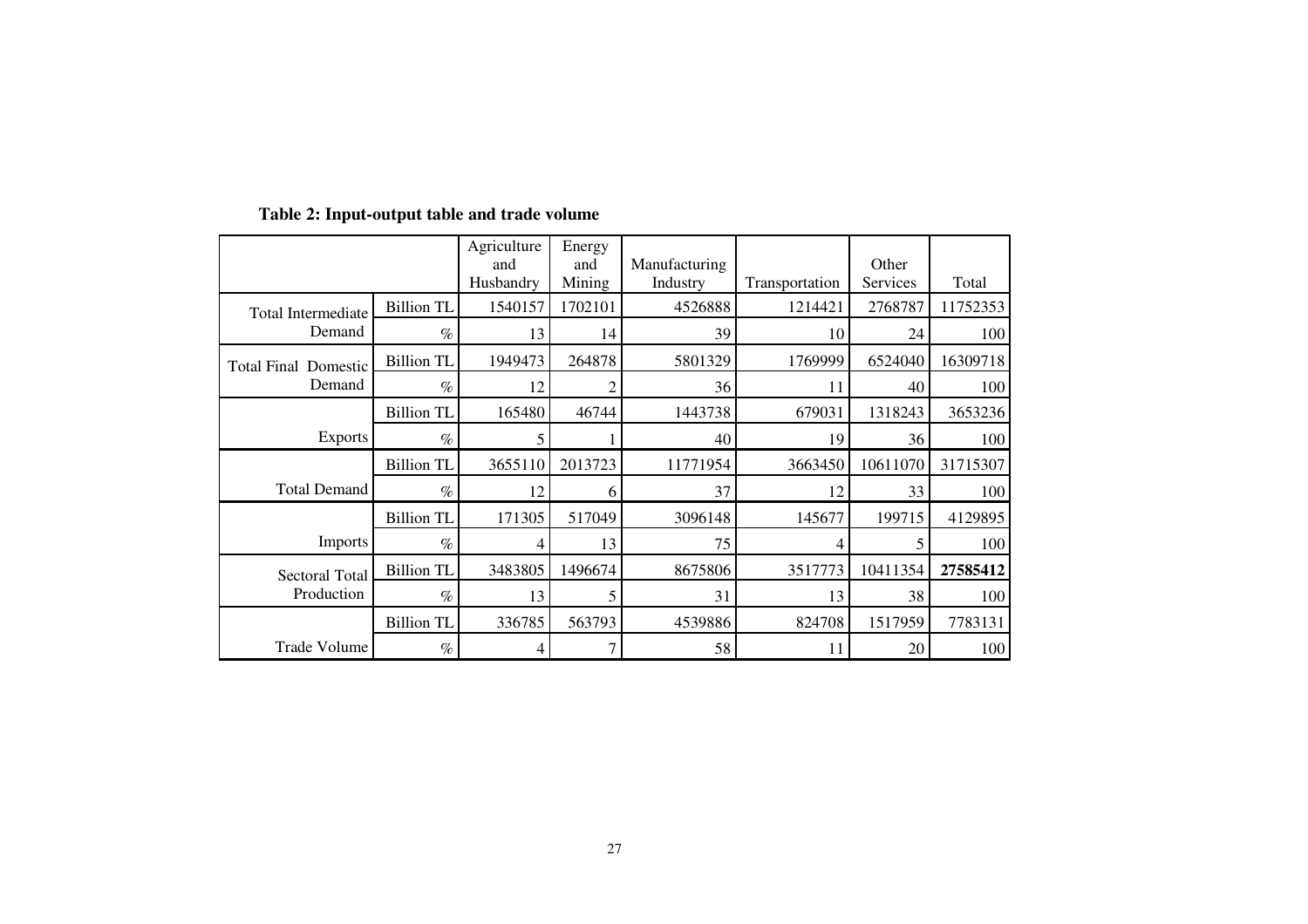| Sector                   | <b>PDFD</b> | $\%$ | <b>PED</b> | $\%$ | <b>DTK</b> | $\%$ | <b>TOTAL</b> | $\%$  |
|--------------------------|-------------|------|------------|------|------------|------|--------------|-------|
| Agriculture and          |             |      |            |      |            |      |              |       |
| Husbandry                | 16.19       | 5.4  | 0.88       | 0.3  | 0.00       | 0.0  | 17.06        | 5.7   |
| <b>Energy and Mining</b> | 49.62       | 16.6 | 1.39       | 0.5  | 39.97      | 13.3 | 90.98        | 30.4  |
| Manufacturing Industry   | 79.56       | 26.5 | 16.32      | 5.4  | 0.00       | 0.0  | 95.88        | 32.0  |
| Transportation           | 38.34       | 12.8 | 10.16      | 3.4  | 0.00       | 0.0  | 48.50        | 16.2  |
| Other Services           | 42.28       | 14.1 | 4.99       | 1.7  | 0.00       | 0.0  | 47.26        | 15.8  |
| Total                    | 225.98      | 75.4 | 33.74      | 11.3 | 39.97      | 13.3 | 299.69       | 100.0 |

**Table 3: Sources of CO2 emission**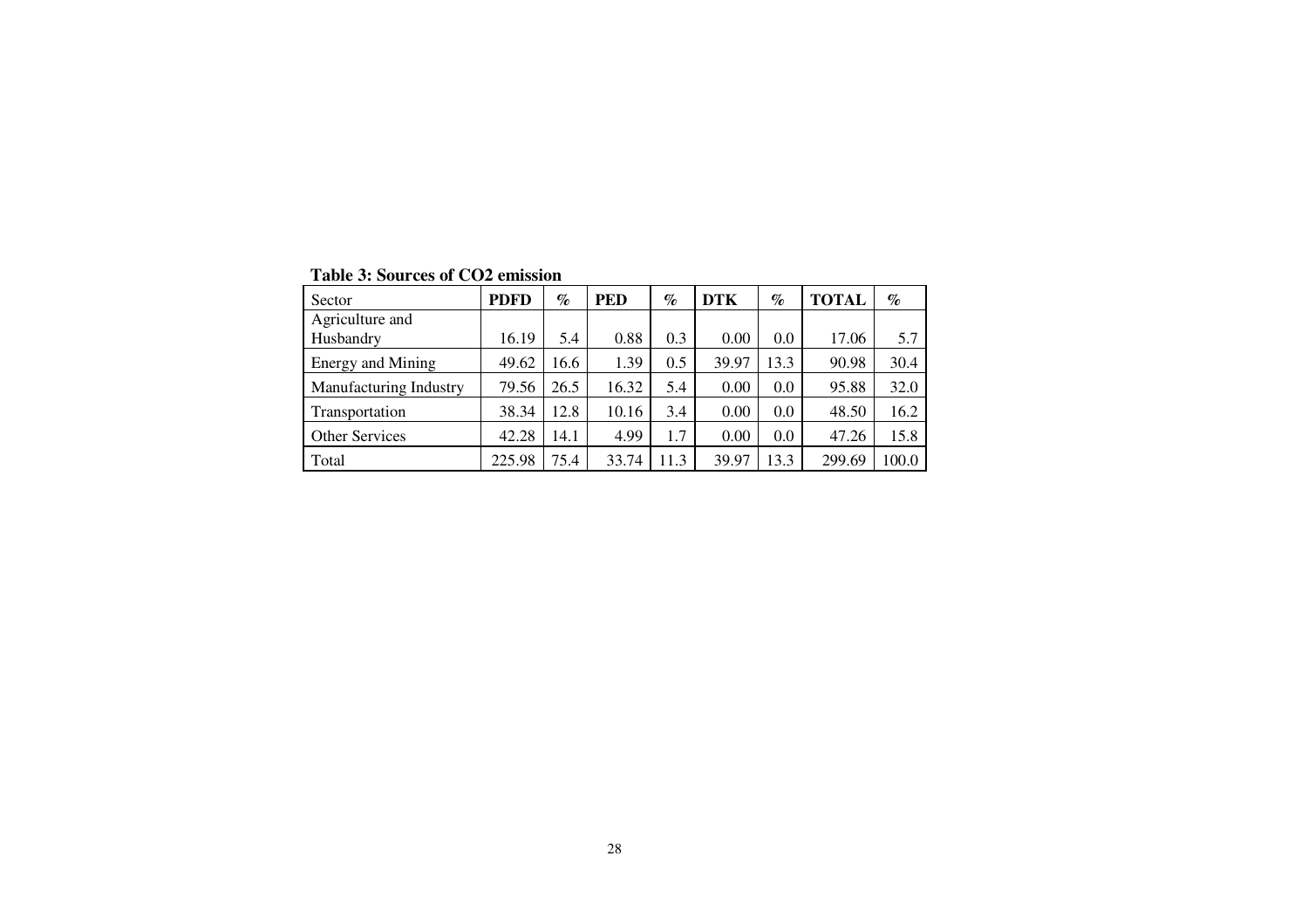|             |      | Agriculture<br>and<br>Husbandry | Energy<br>and<br>Mining | Manufacturing<br>Industry | Transportation | Other<br>Services | Total  |  |
|-------------|------|---------------------------------|-------------------------|---------------------------|----------------|-------------------|--------|--|
| <b>PDFD</b> | mt   | 16.19                           | 49.62                   | 79.56                     | 38.34          | 42.28             | 225.98 |  |
|             | $\%$ | 4.7                             | 14.5                    | 23.3                      | 11.2           | 12.4              | 66.1   |  |
| <b>DTK</b>  | mt   | 0.00                            | 39.97                   | 0.00                      | 0.00           | 0.00              | 39.97  |  |
|             | $\%$ | 0.0                             | 11.7                    | 0.0                       | 0.0            | 0.0               | 11.7   |  |
| CO2D        | mt   | 16.19                           | 89.59                   | 79.56                     | 38.34          | 42.28             | 265.95 |  |
|             | $\%$ | 4.7                             | 26.2                    | 23.3                      | 11.2           | 12.4              | 77.8   |  |
| <b>MII</b>  | mt   | 4.43                            | 15.20                   | 32.22                     | 2.10           | 4.02              | 57.97  |  |
|             | $\%$ | 1.3                             | 4.4                     | 9.4                       | 0.6            | 1.2               | 17.0   |  |
| <b>MTK</b>  | mt   | 0.95                            | 7.73                    | 6.28                      | 1.16           | 1.67              | 17.80  |  |
|             | $\%$ | 0.3                             | 2.3                     | 1.8                       | 0.3            | 0.5               | 5.2    |  |
| CO2M        | mt   | 5.38                            | 22.94                   | 38.50                     | 3.26           | 5.69              | 75.77  |  |
|             | $\%$ | 1.6                             | 6.7                     | 11.3                      | 1.0            | 1.7               | 22.2   |  |
| CO2S        | mt   | 21.56                           | 112.52                  | 118.06                    | 41.60          | 47.97             | 341.72 |  |
|             | $\%$ | 6.3                             | 32.9                    | 34.5                      | 12.2           | 14.0              | 100.0  |  |

**Table 4: Sources of CO2 responsibility**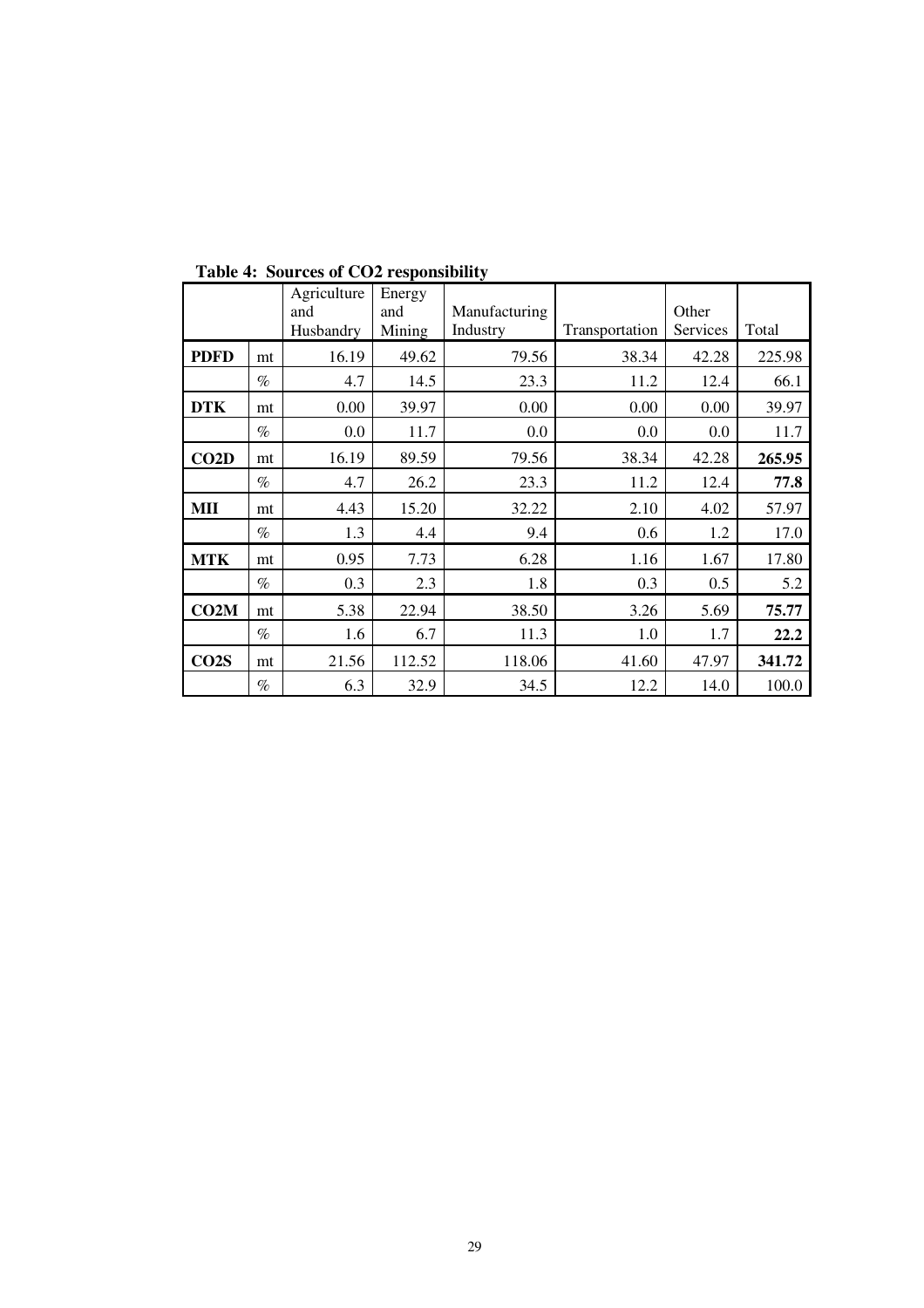| Sector         |                                                                  |                   |                  |
|----------------|------------------------------------------------------------------|-------------------|------------------|
| no.            | Sector                                                           | kt/TL             | rank             |
| $\mathbf{1}$   | Agriculture and husbandry                                        | $\overline{4.9}$  | 38               |
| $\overline{2}$ | Mining of hard coal                                              | 242.6             | $\overline{4}$   |
|                | 3 Mining of lignite                                              | 307.8             | $\overline{2}$   |
| $\overline{4}$ | Extraction of crude petroleum                                    | 2169.7            | $\overline{1}$   |
| 5 <sup>1</sup> | Production and distribution of natural gas                       | 244.9             | $\overline{3}$   |
|                | 6 Other mining                                                   | 30.8              | $\overline{9}$   |
|                | 7 Food, beverages and tobacco                                    | 6.8               | $\overline{32}$  |
| 8 <sup>1</sup> | Cocoa, chocolate and others                                      | 14.7              | 15               |
| $\overline{9}$ | Textile, wearing apparel and leather                             | 7.9               | 27               |
|                | 10 Sawmills, plaining and other wood mills                       | $\overline{7.2}$  | $\overline{30}$  |
|                | 11 Wood products and furniture                                   | $\overline{27.4}$ | $\overline{10}$  |
|                | 12 Paper and paper products                                      | 9.7               | 24               |
|                | 13 Printing, publishing                                          | 6.7               | 33               |
|                | 14 Coke products                                                 | 159.0             | $\overline{5}$   |
|                | 15 Refined petroleum products                                    | 10.1              | 23               |
|                | 16 Basic chemicals                                               | 18.2              | 13               |
|                | 17 Fertilizers                                                   | 36.3              | $\, 8$           |
|                | 18 Other chemicals and plastic products                          | 8.3               | 26               |
|                | 19 Cleaning materials and cosmetics                              | $\overline{9.5}$  | $\overline{25}$  |
|                | 20 Manufacture of tire and rubber products                       | 7.6               | 28               |
|                | 21 Glass and glass products                                      | 15.2              | 14               |
|                | 22 Ceramic products                                              | 19.2              | $\overline{12}$  |
|                | 23 Cement, lime and plaster                                      | 51.0              | $\boldsymbol{7}$ |
|                | 24 Non-metallic mineral products                                 | 11.2              | 22               |
|                | 25 Manufacture of basic iron and steel                           | 26.1              | 11               |
|                | 26 Manufacture of other metals and casting                       | 11.4              | 19               |
|                | 27 Structural metal products                                     | 12.5              | 18               |
|                | 28 Fabricated metal products                                     | 14.2              | 16               |
|                | 29 Manufacture of machinery                                      | 6.5               | 34               |
|                | 30 Domestic appliances, professional and scientific equipment    | $\overline{5.2}$  | $\overline{36}$  |
|                | 31 Office, accounting and computer machinery                     | 2.4               | 41               |
|                | 32 Other electrical apparatus                                    | 7.4               | 29               |
|                | 33 Radio, TV and communication apparatus                         | 2.3               | 42               |
|                | 34 Transportation vehicles                                       | 7.1               | 31               |
|                | 35 Other manufacturing                                           | 5.4               | 35               |
|                | 36 Thermal electricity production                                | 114.0             | 6                |
| 37             | Electricity production from renewable resources and distribution | 4.9               | 37               |
| 38             | Water and distribution                                           | 11.3              | 20               |
|                | 39 Construction                                                  | 11.2              | 21               |
|                | 40 Transportation                                                | 13.8              | 17               |
|                | 41 Other services                                                | 3.5               | 39               |
|                | 42 Public services                                               | 0.0               | 43               |
| 43             | Ownership of dwelling                                            | 2.7               | 40               |

**Table 5: CO2 emission**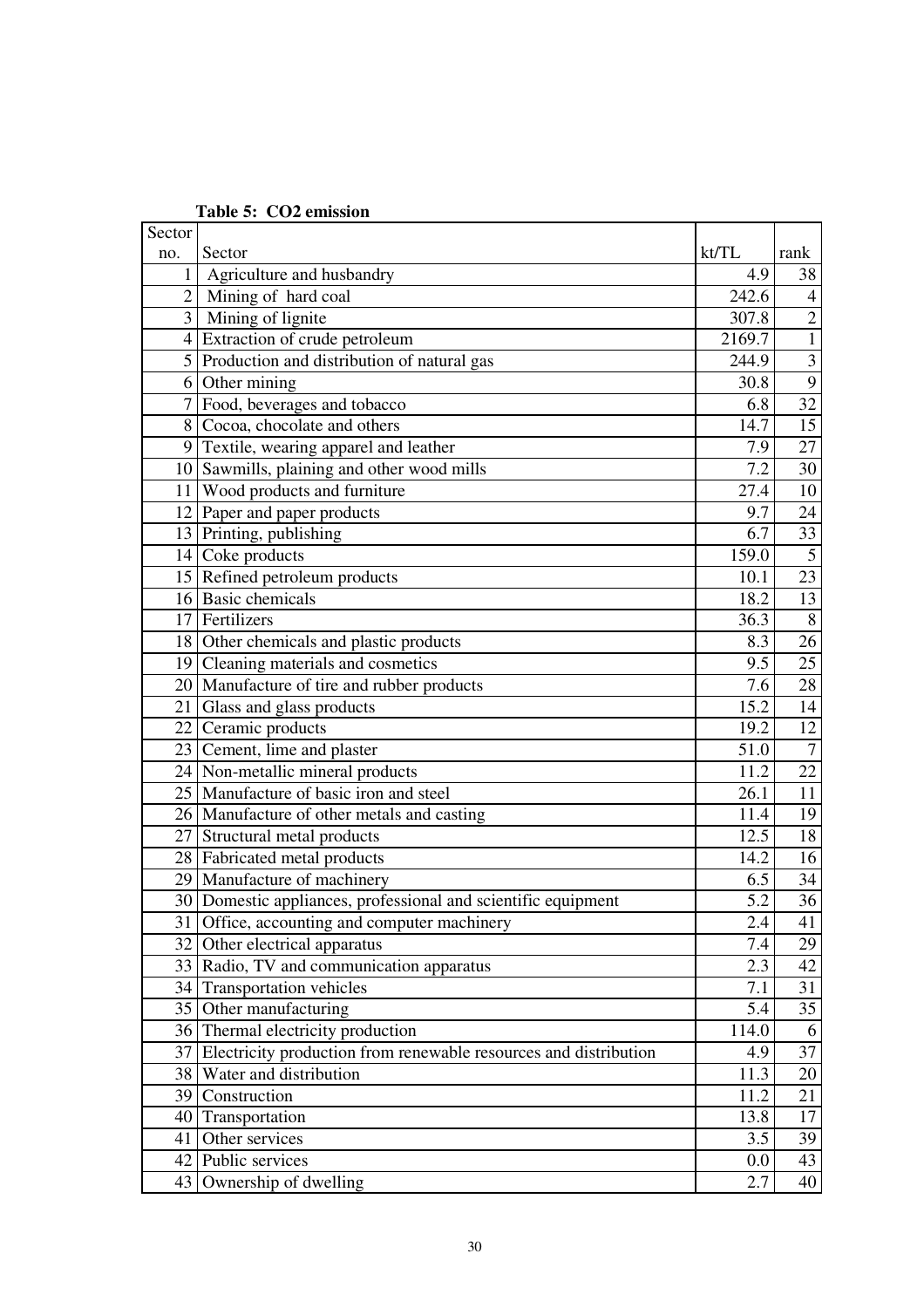|  |  |  | Table 6: Decomposition of CO2 responsibility |  |
|--|--|--|----------------------------------------------|--|
|  |  |  |                                              |  |

| Sector         |                                              | CO <sub>2</sub> D | CO2D            | CO2M CO2M CO2S    |                 |         | CO <sub>2</sub> S |
|----------------|----------------------------------------------|-------------------|-----------------|-------------------|-----------------|---------|-------------------|
| no.            | Sector                                       | (kt/TL)           | rank            | $(kt/TL)$ rank    |                 | (kt/TL) | rank              |
|                | Agriculture and husbandry                    | 4.6               | 37              | 1.5               | 28              | 6.2     | 37                |
| $\overline{2}$ | Mining of hard coal                          | 242.6             | 4               | 40.2              | 3               | 282.8   | $\overline{4}$    |
| $\overline{3}$ | Mining of lignite                            | 307.8             | $\overline{2}$  | 9.6               | 11              | 317.4   | 3                 |
|                | 4 Extraction of crude petroleum              | 2169.7            |                 | 16.8              |                 | 2186.6  |                   |
|                | 5 Production and distribution of natural gas | 244.8             | $\overline{3}$  | 238.9             | $\mathbf{1}$    | 483.7   | $\overline{2}$    |
| 6 <sup>1</sup> | Other mining                                 | 22.9              | 10              | 1.3               | 32              | 24.1    | 14                |
|                | 7 Food, beverages and tobacco                | 6.0               | 29              | 0.9               | 38              | 6.9     | $\overline{35}$   |
|                | 8 Cocoa, chocolate and others                | 12.5              | 15              | 1.0               | $\overline{34}$ | 13.5    | $\overline{25}$   |
| 9              | Textile, wearing apparel and leather         | 4.8               | 36              | 0.9               | 37              | 5.7     | 39                |
|                | 10 Sawmills, plaining and other wood mills   | 7.1               | 26              | 1.0               | 33              | 8.2     | 33                |
| 11             | Wood products and furniture                  | 25.8              | 9               | 3.8               | 19              | 29.6    | $\overline{12}$   |
|                | 12 Paper and paper products                  | 9.1               | 24              | 6.8               | 15              | 15.9    | $\overline{20}$   |
|                | 13 Printing, publishing                      | 5.8               | 32              | 5.3               | 18              | 11.1    | $\overline{30}$   |
|                | 14 Coke products                             | 153.5             | 5               | $\overline{26.5}$ | 5               | 180.1   | $\overline{5}$    |
|                | 15 Refined petroleum products                | 9.8               | 21              | 6.3               | 16              | 16.1    | $\overline{19}$   |
|                | 16 Basic chemicals                           | 15.8              | 13              | 14.1              | 9               | 29.9    | 11                |
|                | 17 Fertilizers                               | 35.5              | 8               | $\overline{22.6}$ | 6               | 58.1    | $\overline{8}$    |
|                | 18 Other chemicals and plastic products      | 7.6               | 25              | 3.0               | $\overline{22}$ | 10.6    | $\overline{31}$   |
|                | 19 Cleaning materials and cosmetics          | 6.0               | $\overline{30}$ | 10.2              | 10              | 16.1    | 18                |
|                | 20 Manufacture of tire and rubber products   | 6.5               | 27              | 1.5               | 30              | 8.0     | $\overline{34}$   |
| 21             | Glass and glass products                     | 11.8              | 17              | 2.1               | 25              | 13.9    | $\overline{24}$   |
| 22             | Ceramic products                             | 16.2              | 12              | 2.9               | 23              | 19.1    | $\overline{16}$   |
|                | 23 Cement, lime and plaster                  | 48.5              |                 | 1.4               | $\overline{31}$ | 49.9    | $\overline{9}$    |
|                | 24 Non-metallic mineral products             | 9.6               | 22              | 1.6               | 27              | 11.2    | 29                |
|                | 25 Manufacture of basic iron and steel       | 19.3              | 11              | 8.3               | 13              | 27.7    | 13                |
|                | 26 Manufacture of other metals and casting   | 9.4               | $\overline{23}$ | 5.3               | 17              | 14.7    | $\overline{22}$   |
|                | 27 Structural metal products                 | 11.8              | $\overline{16}$ | 2.5               | $\overline{24}$ | 14.4    | 23                |